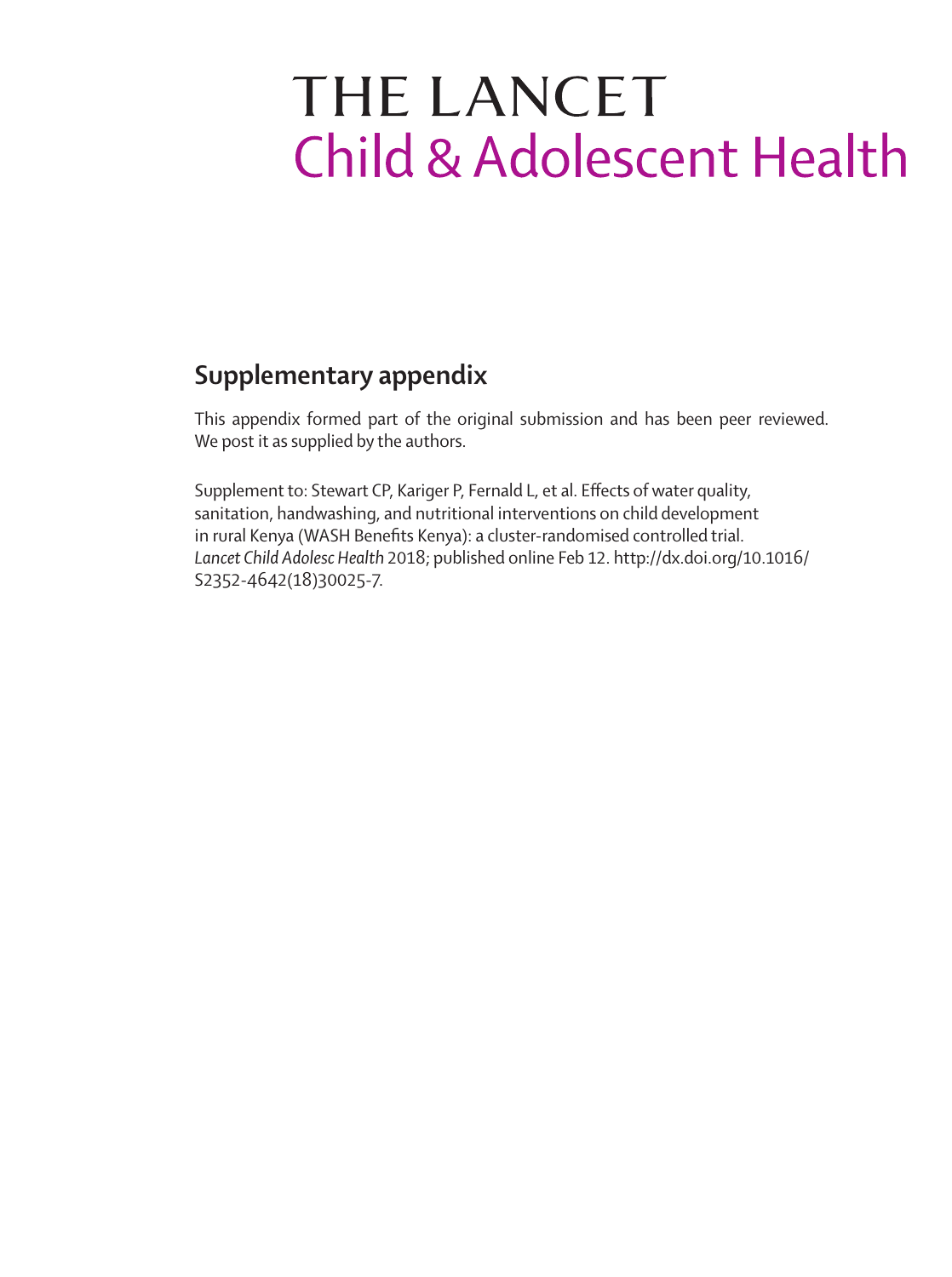## **Supplementary Information for the WASH Benefits Kenya Child Development Paper**

### **TABLE OF CONTENTS**

| Table S1: Nutrient Content of the Lipid-based Nutrient Supplement (LNS) used in WASH<br>Benefits compared to the WHO/FAO Recommended Nutrient Intakes (RNI) <sup>1</sup> for children 1-3 |
|-------------------------------------------------------------------------------------------------------------------------------------------------------------------------------------------|
| Table S2: Uptake of target behaviors at baseline and after one and two years after the start of                                                                                           |
| Table S3: Comparison of the rate of motor milestone attainment between groups, adjusted for                                                                                               |
| Table S4: Differences between groups in scores on the Extended Ages and Stages Questionnaire,                                                                                             |
| Table S5: Standardized differences in scores on the communication, gross motor, and personal<br>social scales of the Extended Ages and Stages Questionnaire using inverse probability of  |
|                                                                                                                                                                                           |
|                                                                                                                                                                                           |
|                                                                                                                                                                                           |
|                                                                                                                                                                                           |
|                                                                                                                                                                                           |
|                                                                                                                                                                                           |
|                                                                                                                                                                                           |
|                                                                                                                                                                                           |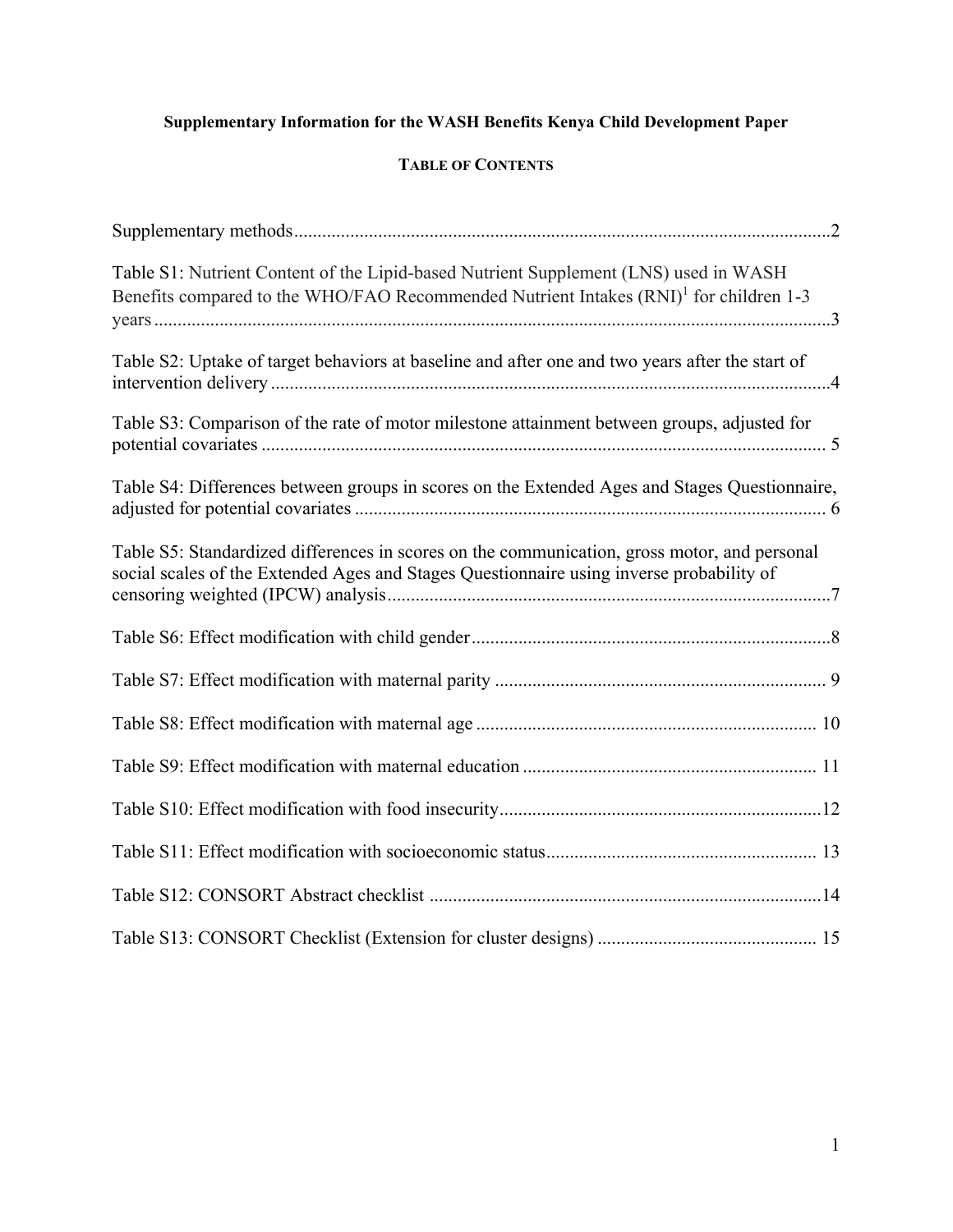#### **Supplementary methods**

#### *Extended Ages and Stages Questionnaire*

The child communication, gross motor, personal-social, and global development scores were derived from the Extended Ages and Stages Questionnaire adapted from Squires and Bricker<sup>1</sup>, which is primarily a parental report measure of child developmental progression. In addition, the child was also asked to demonstrate certain items. In the communication domain, this included: pointing to 7 or more body parts, pointing to one or more named pictures (e.g. "Show me the cow"), naming an action taking place in a picture (e.g. children sleeping, eating, playing, or reading a book). In the gross motor domain, this included: kicking a ball by swinging leg forward without holding onto anything for balance, throwing ball overhand. In the personal-social domain, this included: child recognizing self in the mirror, child offering toy to own image reflected in mirror. The item sets in the age ranges of the study children greatly overlapped, so that all children were directly observed performing at least one of the above items per domain.

#### *Data analysis*

In secondary, adjusted analyses, we pre‐screened covariates to assess whether they were associated with each outcome using the likelihood ratio test. We excluded covariates that had little variation in the study population (e.g., prevalence  $\langle 5\% \rangle$ ). The variables we considered included age, sex, birth order, maternal age, height and education, number of children <18 in the household, total number of people in the compound, household food insecurity, housing materials, household asset index, animal ownership, distance to water source, month of measurement, and enumerator who administered the questionnaire as potential covariates.

We also examined potential effect modification with a pre-specified list of variables including: child sex, maternal parity (first pregnancy vs. second or greater pregnancy), maternal age ( $\leq$ 20 years old vs.  $\geq$ 20 years old), maternal education (low education, defined as completion of primary schooling only vs. high education, defined as secondary schooling and above), household hunger (little‐to‐no hunger vs. moderate-to-severe hunger), and household socioeconomic status (lowest 4 quintiles vs. highest quintile). We included interaction terms in the statistical models and have presented all results stratified by category.

Because there was missing data on >20% of the enrolled study cohort, we also conducted an inverse probability of censoring-weighted analysis that reconstructs the original enrolled population.<sup>2</sup> This enabled us to examine if there was evidence of bias in the results due to high losses to follow-up.

#### **References:**

- 1. Squires J, Bricker D, Potter L. Revision of a parent-completed development screening tool: Ages and Stages Questionnaires. *J Pediatr Psychol* 1997, **22:**313-328.
- 2. Hernan MA, Hernandez-Diaz S, Robins JM. A structural approach to selection bias. *Epidemiology* 2004; 15(5): 615-25.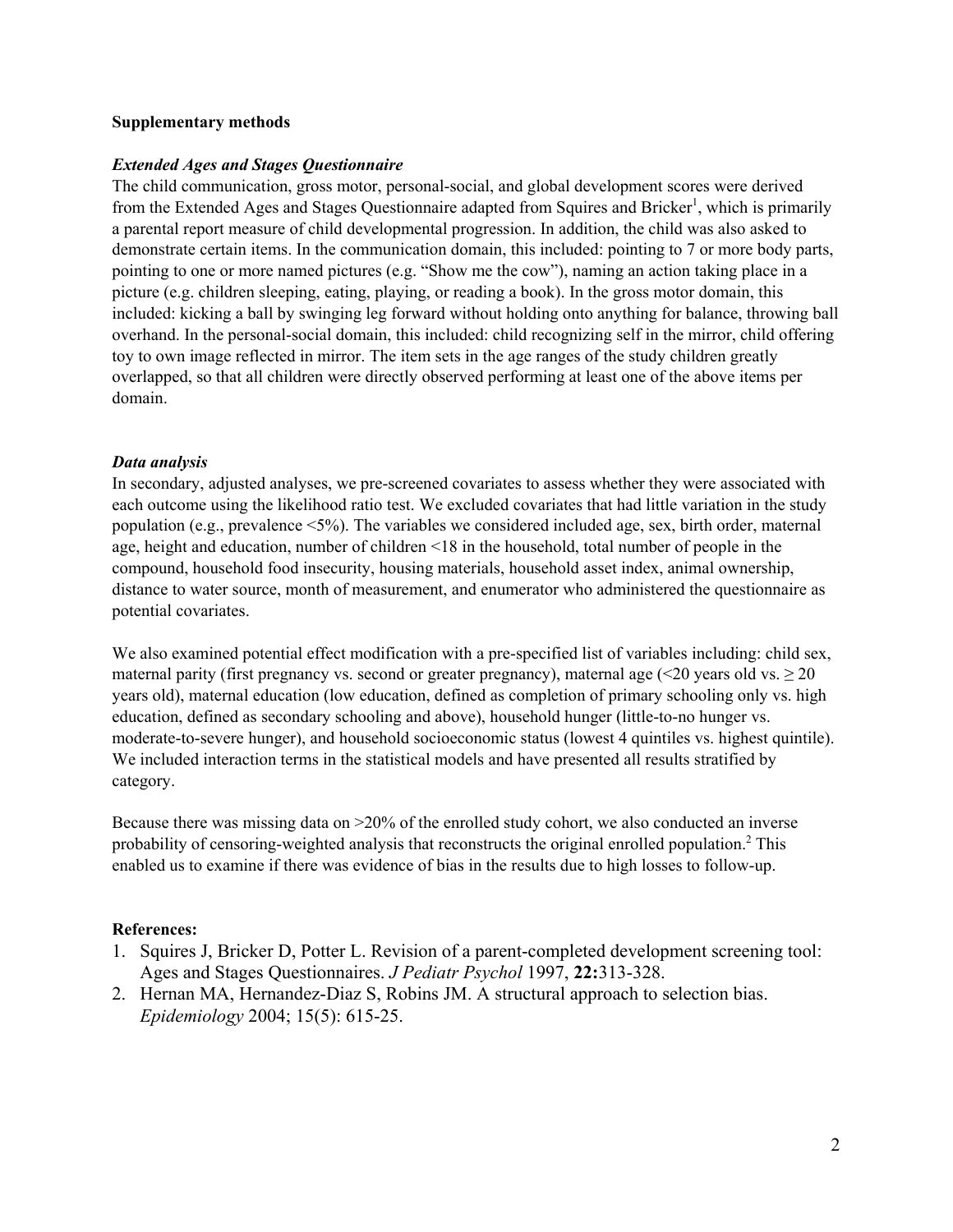**Table Supplementary Table 1.** Nutrient Content of the Lipid-based Nutrient Supplement (LNS) used in WASH Benefits compared to the WHO/FAO Recommended Nutrient Intakes  $(RNI)^1$  for children 1-3 years

|                          |         |            | <b>LNS Nutrient Content</b> |       |                                                                          |  |  |  |
|--------------------------|---------|------------|-----------------------------|-------|--------------------------------------------------------------------------|--|--|--|
| <b>Nutrient</b>          | Unit    | <b>RNI</b> | Content                     | % RNI | <b>Chemical form</b>                                                     |  |  |  |
| Daily Dose <sup>#</sup>  | g       |            | 20                          |       |                                                                          |  |  |  |
| Energy                   | kcal    |            | 118                         |       |                                                                          |  |  |  |
| Fat                      | g       |            | 9.6                         |       |                                                                          |  |  |  |
| Linoleic acid            | g       |            | 4.46                        |       |                                                                          |  |  |  |
| Alpha-linolenic acid     | g       |            | 0.58                        |       |                                                                          |  |  |  |
| Ratio of LA to ALA       |         |            | 7.7                         |       |                                                                          |  |  |  |
| Protein                  | g       |            | 2.6                         |       |                                                                          |  |  |  |
| Vitamins                 |         |            |                             |       |                                                                          |  |  |  |
| Vitamin A                | μg      | 400        | 400                         | 100%  | Retyinyl acetate                                                         |  |  |  |
| Vitamin D                | μg      | 5          | 5                           | 100%  | Cholecalciferol (D3)                                                     |  |  |  |
| Vitamin E                | mg      | 5          | 6                           | 120%  | DL-alpha-tocopherol acetate                                              |  |  |  |
| Vitamin K                | $\mu$ g | 15         | 30                          | 200%  | Phylloquinone 5%                                                         |  |  |  |
| Vitamin <sub>C</sub>     | mg      | 30         | 30                          | 100%  | L-ascorbic acid                                                          |  |  |  |
| <b>Biotin</b>            | μg      | 8          | NA                          |       |                                                                          |  |  |  |
| Folic acid               | μg      | 150        | 150                         | 100%  | Pteroyl monoglutamic acid                                                |  |  |  |
| Thiamine (B1)            | mg      | 0.5        | 0.5                         | 100%  | Thiamin hydrochloride                                                    |  |  |  |
| Riboflavin (B2)          | mg      | 0.5        | 0.5                         | 100%  | Riboflavin                                                               |  |  |  |
| Niacin                   | mg      | 6          | 6                           | 100%  | Niacinamide                                                              |  |  |  |
| Pantothenic acid (B5)    | mg      | 2          | $\overline{c}$              | 100%  | Calcium pantothenate                                                     |  |  |  |
| Vitamin B6               | mg      | 0.5        | 0.5                         | 100%  | Pyridoxine hydrochloride                                                 |  |  |  |
| Vitamin B12              | $\mu$ g | 0.9        | 0.9                         | 100%  | Cyanocobalamin (0.1%)                                                    |  |  |  |
| <b>Minerals</b>          |         |            |                             |       |                                                                          |  |  |  |
| Calcium <sup>§</sup>     | mg      | 500        | 280                         | 56%   | Tri-calcium phosphate                                                    |  |  |  |
| Copper <sup>1</sup>      | mg      | 0.34       | 0.34                        | 100%  | Encapsulated copper sulfate                                              |  |  |  |
| Iodine                   | $\mu$ g | 90         | 90                          | 100%  | Potassium iodate                                                         |  |  |  |
| $Iron***$                | mg      | 11.6       | 9                           | 78%   | Encapsulated ferrous sulfate (Bangladesh) Ferrous<br>fumarate (Kenya) ‡‡ |  |  |  |
| Magnesium <sup>§</sup>   | mg      | 60         | 40                          | 67%   | Magnesium citrate                                                        |  |  |  |
| Manganese                | mg      | 1.2        | 1.2                         | 100%  | Manganeze sulfate                                                        |  |  |  |
| Phosphorous <sup>§</sup> | mg      | 460        | 190                         | 41%   | Tri-calcium phosphate & Di-potassium phosphate                           |  |  |  |
| Potassium                | mg      |            | 200                         |       | Di-potassium phosphate & potassium chloride                              |  |  |  |
| Selenium                 | $\mu$ g | 17         | 20                          | 118%  | Sodium selenite 1.5%                                                     |  |  |  |
| Zinc**                   | mg      | 8.3        | 8                           | 96%   | Zinc sulfate                                                             |  |  |  |

\*RNI=Recommended Nutrient Intake; LNS=Lipid-based nutrient supplement; RDA=Recommended Dietary Allowance; WHO =

World Health Organization; FAO = Food and Agriculture Organization of the United Nations

‡ In malaria endemic areas, it is recommended that the supplement be split into two 10 g servings in one day to reduce the iron consumed in a single bolus dose. Although malaria is less common in Bangladesh, we recommended that children consume two 10 g sachets per day in both trials.

§ The calcium, phosphorus, and magnesium content of LNS do not meet 100% of the RNI for technical reasons

The Institute of Medicine RDA level for copper for infants 1-3 y is shown here.<sup>2</sup>

\*\* The RNI for iron and zinc is that assumed under a diet of low bioavailability.

‡‡ WASH Benefits Bangladesh used encapsulated ferrous sulfate, similar to other LNS products on the market. Ferrous fumarate was used in Kenya due to an interaction between ferrous sulfate and polyphenols in the commonly consumed millet flour.

#### **References:**

- 1. WHO and FAO, *Vitamin and Mineral Requirements in Human Nutrition*. Second Edition ed. 2004, Geneva, Switzerland: World Health Organization.
- 2. Institute of Medicine, *Dietary Reference Intakes: The essential guide to nutrient requirements*. 2006, Washington, DC: National Academies Press.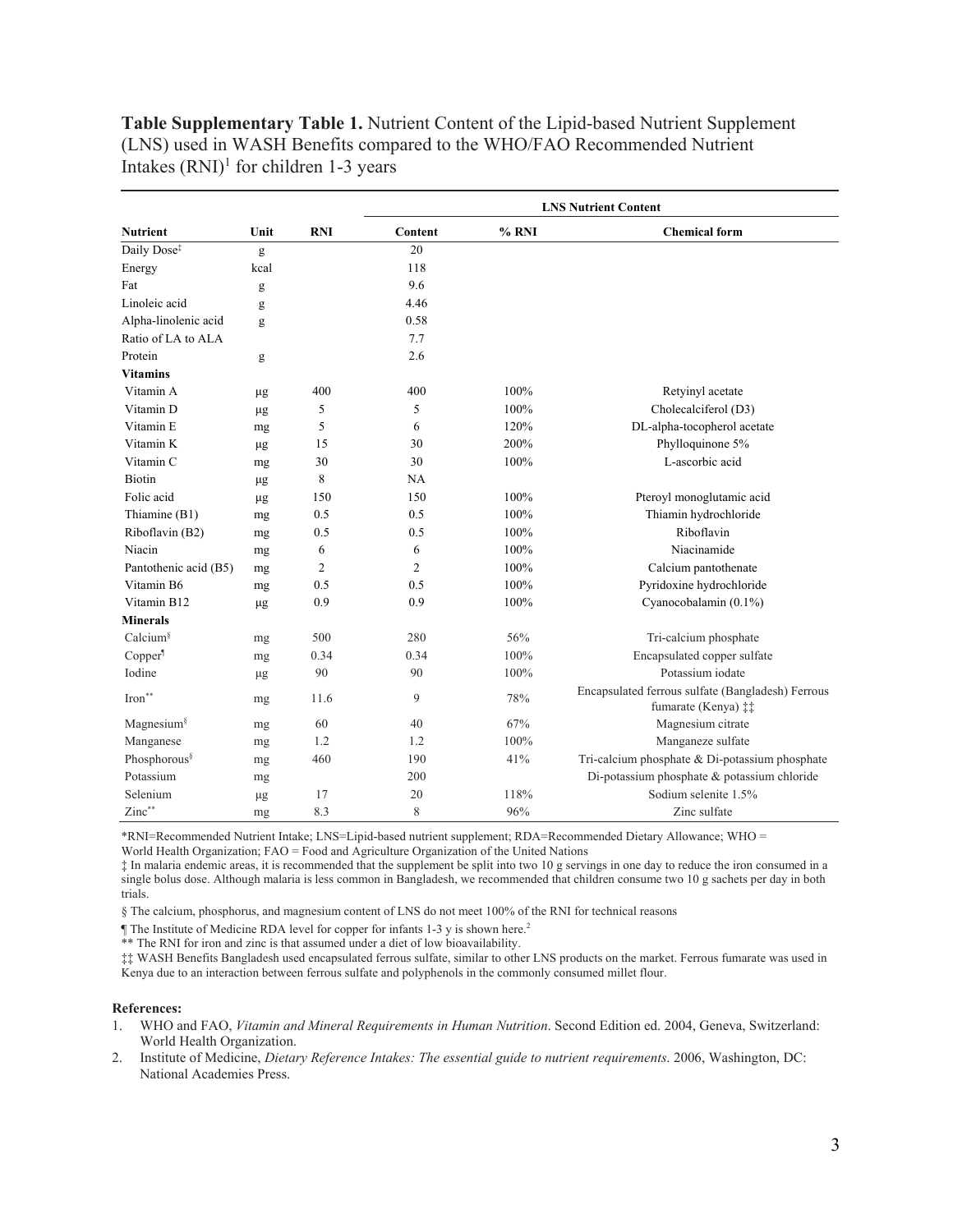|                                                   |                  | <b>Active Control</b>    |                  | <b>Passive Control</b>   | Water            |                          |                  | <b>Sanitation</b>                  |                  | Handwashing              |                  | <b>WSH</b>               |                  | <b>Nutrition</b> |                  | Nutrition+WSH            |
|---------------------------------------------------|------------------|--------------------------|------------------|--------------------------|------------------|--------------------------|------------------|------------------------------------|------------------|--------------------------|------------------|--------------------------|------------------|------------------|------------------|--------------------------|
|                                                   | ${\bf N}$        | $\frac{0}{0}$            | N                | $\frac{0}{0}$            | ${\bf N}$        | $\frac{0}{0}$            | N                | $\mathbf{0}_{\mathbf{0}}^{\prime}$ | ${\bf N}$        | $\frac{0}{0}$            | N                | $\frac{0}{0}$            | $\mathbf N$      | $\frac{0}{0}$    | ${\bf N}$        | $\frac{0}{0}$            |
| Community Health Promoter visit in the past month |                  |                          |                  |                          |                  |                          |                  |                                    |                  |                          |                  |                          |                  |                  |                  |                          |
| Baseline                                          | $\mathbf{0}$     | $\qquad \qquad -$        | $\theta$         | н.                       | $\mathbf{0}$     | $\overline{\phantom{a}}$ | $\boldsymbol{0}$ | $\overline{\phantom{a}}$           | $\boldsymbol{0}$ | $\overline{\phantom{a}}$ | $\boldsymbol{0}$ | $\overline{\phantom{a}}$ | $\boldsymbol{0}$ | $\sim$           | $\mathbf{0}$     | $\overline{\phantom{a}}$ |
| Year 1                                            | 980              | 68                       | $\mathbf{0}$     | $\overline{\phantom{a}}$ | 445              | 76                       | 445              | 75                                 | 480              | 69                       | 512              | 75                       | 433              | 79               | 474              | 82                       |
| Year 2                                            | 1412             | 35                       | $\mathbf{0}$     | $\overline{\phantom{a}}$ | 680              | 37                       | 692              | 40                                 | 678              | 34                       | 649              | 37                       | 635              | 40               | 710              | 36                       |
| Store water with detectable free chlorine         |                  |                          |                  |                          |                  |                          |                  |                                    |                  |                          |                  |                          |                  |                  |                  |                          |
| Baseline                                          | 1529             | 3                        | 736              | $\mathfrak{Z}$           | 720              | 3                        | 715              | 3                                  | 743              | $\overline{4}$           | 711              | $\overline{4}$           | 661              | $\overline{2}$   | 729              | $\overline{4}$           |
| Year 1                                            | 847              | 3                        | $\theta$         | н.                       | 385              | 39                       | 367              | 5                                  | 417              | 5                        | 424              | 42                       | 392              | 2                | 367              | 43                       |
| Year 2                                            | 1365             | 3                        | $\mathbf{0}$     | $\overline{a}$           | 637              | 23                       | 641              | 3                                  | 648              | $\overline{2}$           | 598              | 19                       | 614              | $\overline{2}$   | 652              | 20                       |
| Access to improved latrine                        |                  |                          |                  |                          |                  |                          |                  |                                    |                  |                          |                  |                          |                  |                  |                  |                          |
| Baseline                                          | 1788             | 17                       | 878              | 17                       | 844              | 18                       | 836              | 16                                 | 847              | 19                       | 867              | 18                       | 794              | 15               | 872              | 16                       |
| Year 1                                            | 993              | 18                       | $\mathbf{0}$     | ÷-                       | 461              | 16                       | 458              | 89                                 | 486              | 13                       | 526              | 90                       | 424              | 15               | 477              | 89                       |
| Year 2                                            | 1381             | 20                       | $\theta$         | $\overline{\phantom{a}}$ | 664              | 19                       | 683              | 78                                 | 654              | 18                       | 644              | 82                       | 613              | 16               | 706              | 79                       |
| Child feces safely disposed                       |                  |                          |                  |                          |                  |                          |                  |                                    |                  |                          |                  |                          |                  |                  |                  |                          |
| Baseline                                          | 721              | 16                       | 323              | 16                       | 310              | 17                       | 347              | 19                                 | 319              | 17                       | 369              | 18                       | 310              | 11               | 353              | 16                       |
| Year 1                                            | 903              | 37                       | $\mathbf{0}$     | ÷÷.                      | 424              | 37                       | 412              | 77                                 | 431              | 36                       | 463              | 70                       | 391              | 40               | 432              | 66                       |
| Year 2                                            | 1320             | 10                       | $\mathbf{0}$     | $\overline{a}$           | 625              | 8                        | 643              | 37                                 | 616              | 10                       | 597              | 34                       | 578              | 9                | 657              | 33                       |
| Primary handwashing station has water and soap    |                  |                          |                  |                          |                  |                          |                  |                                    |                  |                          |                  |                          |                  |                  |                  |                          |
| Baseline                                          | 1913             | 5                        | 936              | 6                        | 902              | 6                        | 890              | 5                                  | 914              | 6                        | 912              | $\tau$                   | 843              | $\tau$           | 918              | 6                        |
| Year 1                                            | 1043             | 12                       | $\mathbf{0}$     | н.                       | 477              | 11                       | 473              | $10\,$                             | 501              | 76                       | 536              | 78                       | 454              | 13               | 493              | 77                       |
| Year 2                                            | 1458             | 9                        | $\boldsymbol{0}$ | $\overline{\phantom{a}}$ | 696              | $7\phantom{.0}$          | 712              | 8                                  | 690              | 23                       | 675              | 19                       | 650              | 12               | 735              | 21                       |
| LNS sachet consumption (% of expected)            |                  |                          |                  |                          |                  |                          |                  |                                    |                  |                          |                  |                          |                  |                  |                  |                          |
| Baseline                                          | $\boldsymbol{0}$ |                          | $\boldsymbol{0}$ | --                       | $\boldsymbol{0}$ | $\overline{\phantom{m}}$ | $\mathbf{0}$     | $\overline{\phantom{a}}$           | $\bf{0}$         |                          | $\boldsymbol{0}$ | $\overline{\phantom{a}}$ | $\boldsymbol{0}$ | --               | $\boldsymbol{0}$ | $\overline{\phantom{a}}$ |
| Year 1                                            | $\overline{0}$   | $\overline{\phantom{a}}$ | $\mathbf{0}$     | $\overline{\phantom{a}}$ | $\overline{0}$   | $\mathbf{u}$             | $\mathbf{0}$     | $\overline{\phantom{m}}$           | $\mathbf{0}$     | $\overline{\phantom{a}}$ | $\mathbf{0}$     | $\overline{\phantom{a}}$ | 5558             | 95               | 5838             | 96                       |
| Year 2                                            | $\mathbf{0}$     | $-$                      | $\mathbf{0}$     | $\overline{\phantom{a}}$ | $\mathbf{0}$     | $\mathbf{u}$             | $\mathbf{0}$     | --                                 | $\mathbf{0}$     | $\overline{\phantom{a}}$ | $\mathbf{0}$     | $\overline{\phantom{a}}$ | 3136             | 114              | 3458             | 116                      |

**Supplementary Table 2:** Uptake of target behaviors at baseline and after one and two years after the start of intervention delivery

Free chlorine in drinking water and lipid-based nutrient supplement (LNS) consumption were not measured at enrollment and were only measured in a subset of arms. LNS adherence measured as proportion of 14 sachets consumed in the past week among index children ages 6-24 months (reported). WSH: combined water, sanitation, handwashing

Data previously reported in Null C, Stewart CP, Pickering AJ, et al. Lancet Global Health, 2018 http://dx.doi.org/10.1016/S2214-109X(18)30005-6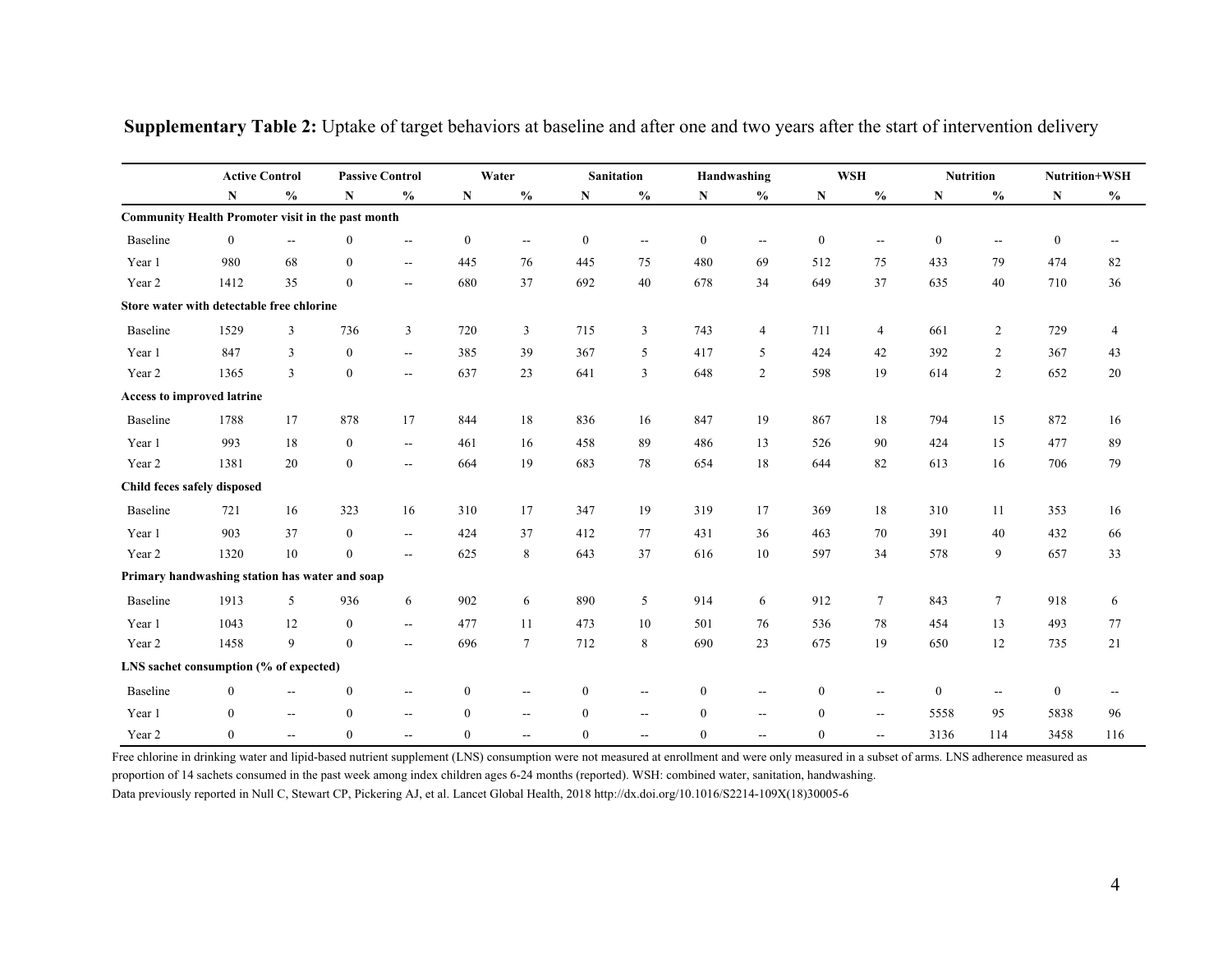| Outcome                  | $\mathbf N$ | <b>Hazard Ratio</b><br>vs. Control (95% CI) | <b>Hazard Ratio</b><br>vs. WSH (95% CI) | <b>Hazard Ratio</b><br>vs. Nutrition (95% CI) |
|--------------------------|-------------|---------------------------------------------|-----------------------------------------|-----------------------------------------------|
| Standing with assistance |             |                                             |                                         |                                               |
| Active Control           | 1245        | Ref                                         |                                         |                                               |
| Passive Control          | 621         | 0.94(0.81, 1.10)                            |                                         |                                               |
| Water                    | 607         | 1.13(0.95, 1.34)                            |                                         |                                               |
| Sanitation               | 585         | $0.96$ $(0.82, 1.13)$                       |                                         |                                               |
| Handwashing              | 605         | 1.03(0.88, 1.22)                            |                                         |                                               |
| <b>WSH</b>               | 623         | 1.04(0.88, 1.23)                            | Ref                                     |                                               |
| Nutrition                | 576         | 1.02(0.86, 1.20)                            |                                         | $\operatorname{Ref}$                          |
| Nutrition + WSH          | 624         | $1.21$ $(1.02, 1.44)^*$                     | 1.19(0.97, 1.46)                        | $1.23$ $(1.00, 1.53)^*$                       |
| Walking with assistance  |             |                                             |                                         |                                               |
| Active Control           | 1245        | Ref                                         |                                         |                                               |
| Passive Control          | 621         | $1.02$ $(0.88, 1.17)$                       |                                         |                                               |
| Water                    | 607         | $1.01$ $(0.87, 1.17)$                       |                                         |                                               |
| Sanitation               | 585         | 1.03(0.90, 1.19)                            |                                         |                                               |
| Handwashing              | 605         | 1.13(0.97, 1.30)                            |                                         |                                               |
| <b>WSH</b>               | 623         | 1.05(0.91, 1.21)                            | Ref                                     |                                               |
| Nutrition                | 576         | 1.15(0.98, 1.33)                            |                                         | Ref                                           |
| Nutrition + WSH          | 624         | $1.33$ $(1.14, 1.54)$ ***                   | $1.29$ $(1.07, 1.54)$ **                | $1.23$ $(1.02, 1.48)^*$                       |
| Standing alone           |             |                                             |                                         |                                               |
| Active Control           | 1245        | Ref                                         |                                         |                                               |
| Passive Control          | 621         | 1.10(0.95, 1.26)                            |                                         |                                               |
| Water                    | 607         | 0.99(0.86, 1.14)                            |                                         |                                               |
| Sanitation               | 585         | 1.11(0.96, 1.27)                            |                                         |                                               |
| Handwashing              | 605         | $1.24$ $(1.07, 1.44)$ **                    |                                         |                                               |
| <b>WSH</b>               | 623         | 1.03(0.90, 1.19)                            | $\operatorname{Ref}$                    |                                               |
| Nutrition                | 576         | 1.10(0.95, 1.27)                            |                                         | Ref                                           |
| Nutrition + WSH          | 624         | 1.12(0.97, 1.28)                            | 1.11(0.94, 1.31)                        | 1.02(0.86, 1.21)                              |
| Walking alone            |             |                                             |                                         |                                               |
| Active Control           | 1245        | Ref                                         |                                         |                                               |
| Passive Control          | 621         | 1.05(0.90, 1.22)                            |                                         |                                               |
| Water                    | 607         | $0.97$ $(0.82, 1.13)$                       |                                         |                                               |
| Sanitation               | 585         | $0.94$ $(0.80, 1.10)$                       |                                         |                                               |
| Handwashing              | 605         | 1.09(0.93, 1.27)                            |                                         |                                               |
| <b>WSH</b>               | 623         | 1.05(0.90, 1.22)                            | Ref                                     |                                               |
| Nutrition                | 576         | 1.04(0.88, 1.22)                            |                                         | Ref                                           |
| Nutrition + WSH          | 624         | 0.93(0.80, 1.09)                            | 0.96(0.80, 1.15)                        | 0.90(0.74, 1.08)                              |

Supplementary Table 3: Comparison of the rate of motor milestone attainment between groups, adjusted for potential covariates.<sup>1</sup>

\* p*<*0.05, \*\* p*<*0.01, \*\*\* p*<*0.001

<sup>1</sup>Potential adjustment for child age, sex, birth order, maternal age, maternal height, maternal education, number under 18y in household, number in compound, household hunger scale, floor material, roof material, household asset index, cattle ownership, goat ownership, dog ownership, poultry ownership, distance to water source, field staff interviewer, and month of measurement.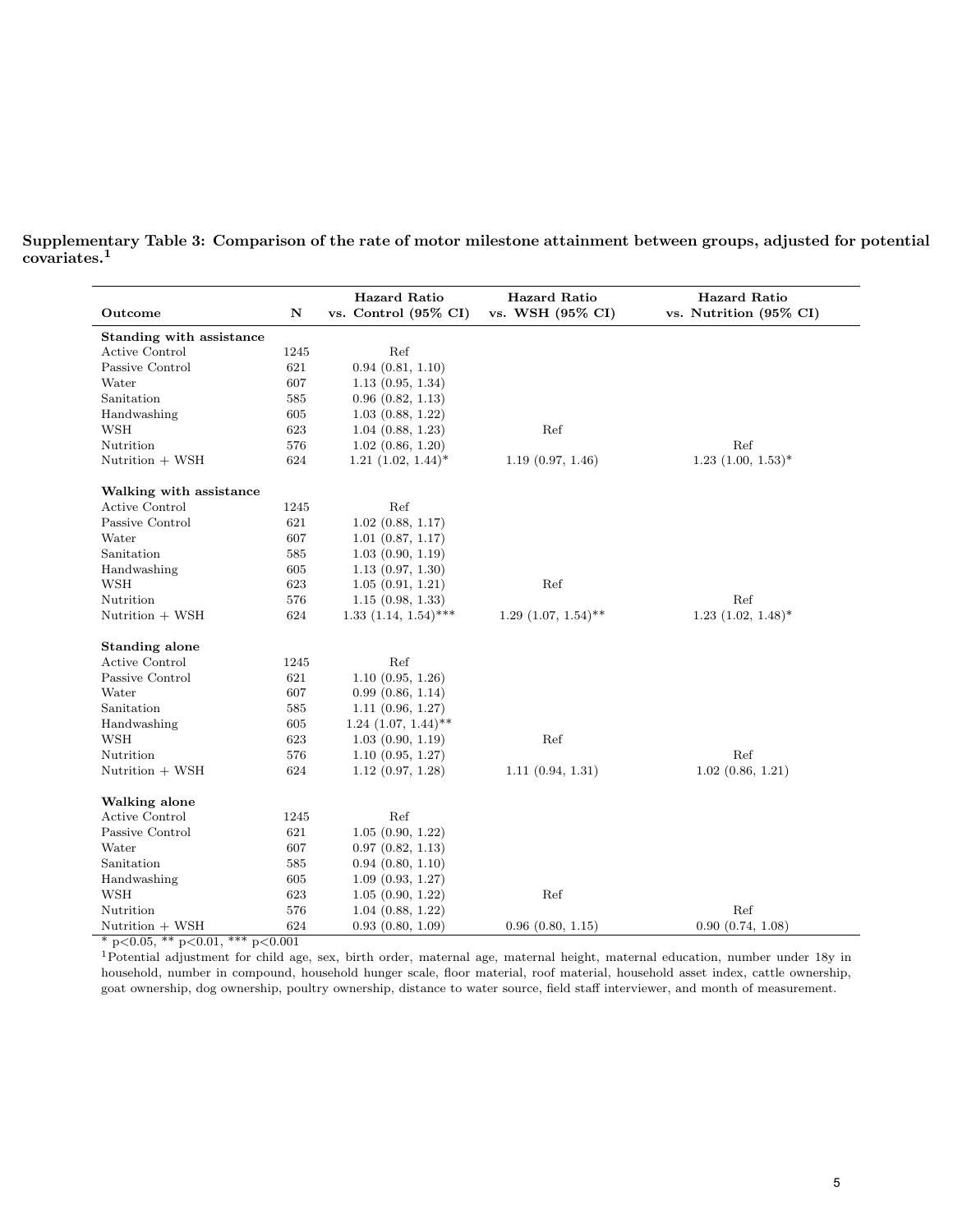Supplementary Table 4: Differences between groups in scores on the Extended Ages and Stages Questionnaire, adjusted for potential covariates.

| Outcome                 | ${\bf N}$ | Mean (SD)     | <b>Adjusted Difference</b><br>Model $11$ | <b>Adjusted Difference</b><br>Model $2^2$ |
|-------------------------|-----------|---------------|------------------------------------------|-------------------------------------------|
| Communication z-score   |           |               |                                          |                                           |
| <b>Active Control</b>   | 1417      | 0.00(1.00)    | Ref                                      | Ref                                       |
| Passive Control         | 656       | $-0.05(0.99)$ | $-0.05$ $(-0.15, 0.05)$                  | $-0.01$ $(-0.10, 0.07)$                   |
| Water                   | 682       | $-0.01(1.01)$ | $0.00$ $(-0.11, 0.11)$                   | $0.02$ ( $-0.08$ , $0.12$ )               |
| Sanitation              | 670       | $-0.08(0.99)$ | $-0.08$ $(-0.17, 0.02)$                  | $-0.04$ $(-0.12, 0.04)$                   |
| Handwashing             | 651       | $-0.03(0.99)$ | $-0.04$ $(-0.15, 0.07)$                  | $-0.01$ $(-0.11, 0.08)$                   |
| <b>WSH</b>              | 669       | 0.02(0.98)    | $0.03$ ( $-0.07$ , $0.14$ )              | $0.08$ ( $-0.02$ , $0.18$ )               |
| Nutrition               | 649       | 0.04(0.99)    | $0.04$ ( $-0.07$ , $0.15$ )              | $0.06$ ( $-0.03$ , $0.15$ )               |
| Nutrition + WSH         | 713       | $-0.03(0.98)$ | $-0.02$ $(-0.11, 0.08)$                  | $0.03$ $(-0.06, 0.12)$                    |
| Gross Motor z-score     |           |               |                                          |                                           |
| Active Control          | 1417      | 0.00(1.00)    | Ref                                      | Ref                                       |
| Passive Control         | 656       | 0.00(0.98)    | $0.00$ $(-0.11, 0.11)$                   | $0.05$ ( $-0.03$ , $0.14$ )               |
| Water                   | 682       | 0.02(0.99)    | $0.02$ ( $-0.10$ , $0.13$ )              | $0.01$ $(-0.07, 0.10)$                    |
| Sanitation              | 670       | $-0.11(1.04)$ | $-0.10$ $(-0.19, 0.00)$                  | $-0.06$ $(-0.14, 0.02)$                   |
| Handwashing             | 651       | $-0.02(1.03)$ | $-0.04$ $(-0.16, 0.08)$                  | $0.01$ $(-0.09, 0.10)$                    |
| <b>WSH</b>              | 669       | 0.02(0.92)    | $0.01$ $(-0.10, 0.11)$                   | $0.04$ ( $-0.05$ , $0.13$ )               |
| Nutrition               | 649       | 0.04(0.95)    | $0.02$ ( $-0.08$ , $0.13$ )              | $0.06$ ( $-0.03$ , $0.15$ )               |
| Nutrition + WSH         | 713       | $-0.03(0.96)$ | $-0.03$ $(-0.13, 0.07)$                  | $0.02$ ( $-0.06$ , $0.11$ )               |
| Personal-social z-score |           |               |                                          |                                           |
| Active Control          | 1417      | 0.00(1.00)    | Ref                                      | Ref                                       |
| Passive Control         | 656       | 0.01(0.98)    | $0.00$ $(-0.10, 0.10)$                   | $0.01$ ( $-0.07, 0.09$ )                  |
| Water                   | 682       | $-0.04(1.02)$ | $-0.03$ $(-0.16, 0.09)$                  | $-0.05$ $(-0.15, 0.05)$                   |
| Sanitation              | 670       | $-0.09(1.01)$ | $-0.09$ $(-0.20, 0.01)$                  | $-0.06$ $(-0.13, 0.02)$                   |
| Handwashing             | 651       | $-0.04(1.02)$ | $-0.04$ $(-0.15, 0.08)$                  | $-0.02$ $(-0.11, 0.08)$                   |
| <b>WSH</b>              | 669       | $-0.02(0.98)$ | $-0.03$ $(-0.13, 0.07)$                  | $-0.01$ $(-0.10, 0.07)$                   |
| Nutrition               | 649       | 0.02(0.96)    | $0.01$ ( $-0.10$ , $0.12$ )              | $0.06$ $(-0.03, 0.14)$                    |
| Nutrition + WSH         | 713       | 0.02(0.97)    | $0.02$ ( $-0.08$ , $0.11$ )              | $0.06$ $(-0.02, 0.13)$                    |
| Combined z-score        |           |               |                                          |                                           |
| Active Control          | 1417      | 0.00(1.00)    | Ref                                      | Ref                                       |
| Passive Control         | 656       | $-0.02(0.98)$ | $-0.02$ $(-0.12, 0.07)$                  | $0.02$ ( $-0.06$ , $0.09$ )               |
| Water                   | 682       | $-0.01(1.00)$ | $-0.01$ $(-0.12, 0.11)$                  | $0.00$ ( $-0.09$ , $0.09$ )               |
| Sanitation              | 670       | $-0.11(1.02)$ | $-0.11$ $(-0.21, -0.01)^*$               | $-0.06$ $(-0.14, 0.01)$                   |
| Handwashing             | 651       | $-0.03(1.01)$ | $-0.04$ $(-0.16, 0.07)$                  | $-0.01$ $(-0.10, 0.09)$                   |
| <b>WSH</b>              | 669       | 0.01(0.95)    | $0.01$ ( $-0.09$ , $0.11$ )              | $0.05$ ( $-0.04$ , $0.14$ )               |
| Nutrition               | 649       | 0.04(0.98)    | $0.03$ ( $-0.08$ , $0.15$ )              | $0.07$ ( $-0.02$ , $0.16$ )               |
| Nutrition + WSH         | 713       | $-0.02(0.97)$ | $-0.02$ $(-0.12, 0.08)$                  | $0.04$ $(-0.05, 0.13)$                    |

\* p*<*0.05, \*\* p*<*0.01, \*\*\* p*<*0.001

<sup>1</sup>Potential adjustment for child age.

<sup>2</sup>Potential adjustment for Model 1 covariates as well as child sex, birth order, maternal age, maternal height, maternal education, number under 18y in household, number in compound, household hunger scale, floor material, roof material, household asset index, cattle ownership, goat ownership, dog ownership, poultry ownership, distance to water source, field staff interviewer, and month of measurement.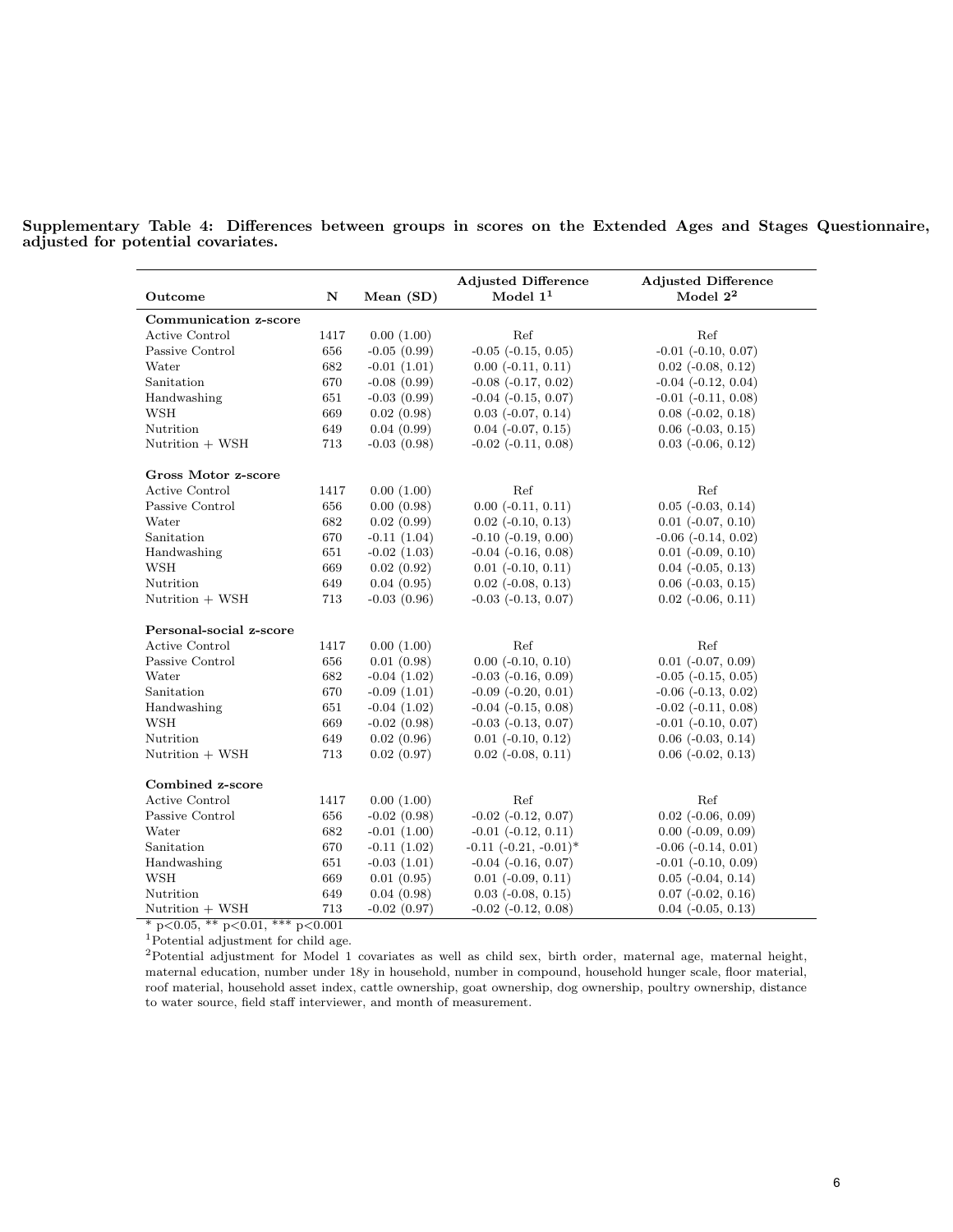|                         |             |               | <b>Mean Difference</b>          | <b>Mean Difference</b>  | <b>Mean Difference</b>      |
|-------------------------|-------------|---------------|---------------------------------|-------------------------|-----------------------------|
| Outcome                 | $\mathbf N$ | Mean $(SD)$   | vs. Control $(95\% \text{ CI})$ | vs. WSH (95% CI)        | vs. Nutrition (95% CI)      |
| Communication z-score   |             |               |                                 |                         |                             |
| Active Control          | 1417        | 0.00(1.00)    | Ref                             |                         |                             |
| Passive Control         | 656         | $-0.05(0.99)$ | $-0.05$ $(-0.15, 0.05)$         |                         |                             |
| Water                   | 682         | $-0.01(1.01)$ | $0.00$ ( $-0.10$ , $0.10$ )     |                         |                             |
| Sanitation              | 670         | $-0.08(0.99)$ | $-0.09$ $(-0.18, 0.00)$         |                         |                             |
| Handwashing             | 651         | $-0.03(0.99)$ | $-0.03$ $(-0.13, 0.07)$         |                         |                             |
| <b>WSH</b>              | 669         | 0.02(0.98)    | $0.05$ ( $-0.05$ , $0.15$ )     | Ref                     |                             |
| Nutrition               | 649         | 0.04(0.99)    | $0.04$ ( $-0.06$ , $0.15$ )     |                         | Ref                         |
| Nutrition + WSH         | 713         | $-0.03(0.98)$ | $0.00$ ( $-0.10$ , $0.09$ )     | $-0.05$ $(-0.17, 0.06)$ | $-0.04$ $(-0.15, 0.07)$     |
| Gross Motor z-score     |             |               |                                 |                         |                             |
| Active Control          | 1417        | 0.00(1.00)    | Ref                             |                         |                             |
| Passive Control         | 656         | 0.00(0.98)    | $0.01$ $(-0.10, 0.11)$          |                         |                             |
| Water                   | 682         | 0.02(0.99)    | $0.02$ ( $-0.08$ , $0.13$ )     |                         |                             |
| Sanitation              | 670         | $-0.11(1.04)$ | $-0.10$ $(-0.19, 0.00)^*$       |                         |                             |
| Handwashing             | 651         | $-0.02(1.03)$ | $-0.03$ $(-0.14, 0.09)$         |                         |                             |
| <b>WSH</b>              | 669         | 0.02(0.92)    | $0.03$ ( $-0.07$ , $0.13$ )     | Ref                     |                             |
| Nutrition               | 649         | 0.04(0.95)    | $0.04$ ( $-0.07$ , $0.15$ )     |                         | Ref                         |
| Nutrition + WSH         | 713         | $-0.03(0.96)$ | $-0.02$ $(-0.12, 0.08)$         | $-0.04$ $(-0.16, 0.08)$ | $-0.06$ $(-0.18, 0.06)$     |
| Personal-social z-score |             |               |                                 |                         |                             |
| Active Control          | 1417        | 0.00(1.00)    | Ref                             |                         |                             |
| Passive Control         | 656         | 0.01(0.98)    | $-0.02$ $(-0.12, 0.09)$         |                         |                             |
| Water                   | 682         | $-0.04(1.02)$ | $-0.03$ $(-0.15, 0.09)$         |                         |                             |
| Sanitation              | 670         | $-0.09(1.01)$ | $-0.09$ $(-0.19, 0.01)$         |                         |                             |
| Handwashing             | 651         | $-0.04(1.02)$ | $-0.03$ $(-0.14, 0.07)$         |                         |                             |
| <b>WSH</b>              | 669         | $-0.02(0.98)$ | $-0.03$ $(-0.13, 0.07)$         | Ref                     |                             |
| Nutrition               | 649         | 0.02(0.96)    | $0.00$ ( $-0.10$ , $0.11$ )     |                         | Ref                         |
| Nutrition + WSH         | 713         | 0.02(0.97)    | $0.03$ $(-0.07, 0.12)$          | $0.06$ $(-0.05, 0.17)$  | $0.02$ ( $-0.09$ , $0.13$ ) |
| Combined z-score        |             |               |                                 |                         |                             |
| Active Control          | 1417        | 0.00(1.00)    | Ref                             |                         |                             |
| Passive Control         | 656         | $-0.02(0.98)$ | $-0.03$ $(-0.12, 0.07)$         |                         |                             |
| Water                   | 682         | $-0.01(1.00)$ | $0.00$ $(-0.10, 0.10)$          |                         |                             |
| Sanitation              | 670         | $-0.11(1.02)$ | $-0.11$ $(-0.20, -0.02)^*$      |                         |                             |
| Handwashing             | 651         | $-0.03(1.01)$ | $-0.03$ $(-0.15, 0.08)$         |                         |                             |
| <b>WSH</b>              | 669         | 0.01(0.95)    | $0.02$ ( $-0.07$ , $0.12$ )     | Ref                     |                             |
| Nutrition               | 649         | 0.04(0.98)    | $0.04$ ( $-0.07$ , $0.15$ )     |                         | Ref                         |
| Nutrition + WSH         | 713         | $-0.02(0.97)$ | $-0.01$ $(-0.10, 0.09)$         | $-0.02$ $(-0.14, 0.10)$ | $-0.05$ $(-0.17, 0.07)$     |

Supplementary Table 5: Standardized differences in scores on the communication, gross motor, and personal social scales of the Extended Ages and Stages Questionnaire using inverse probability of censoring weighted (IPCW) analysis.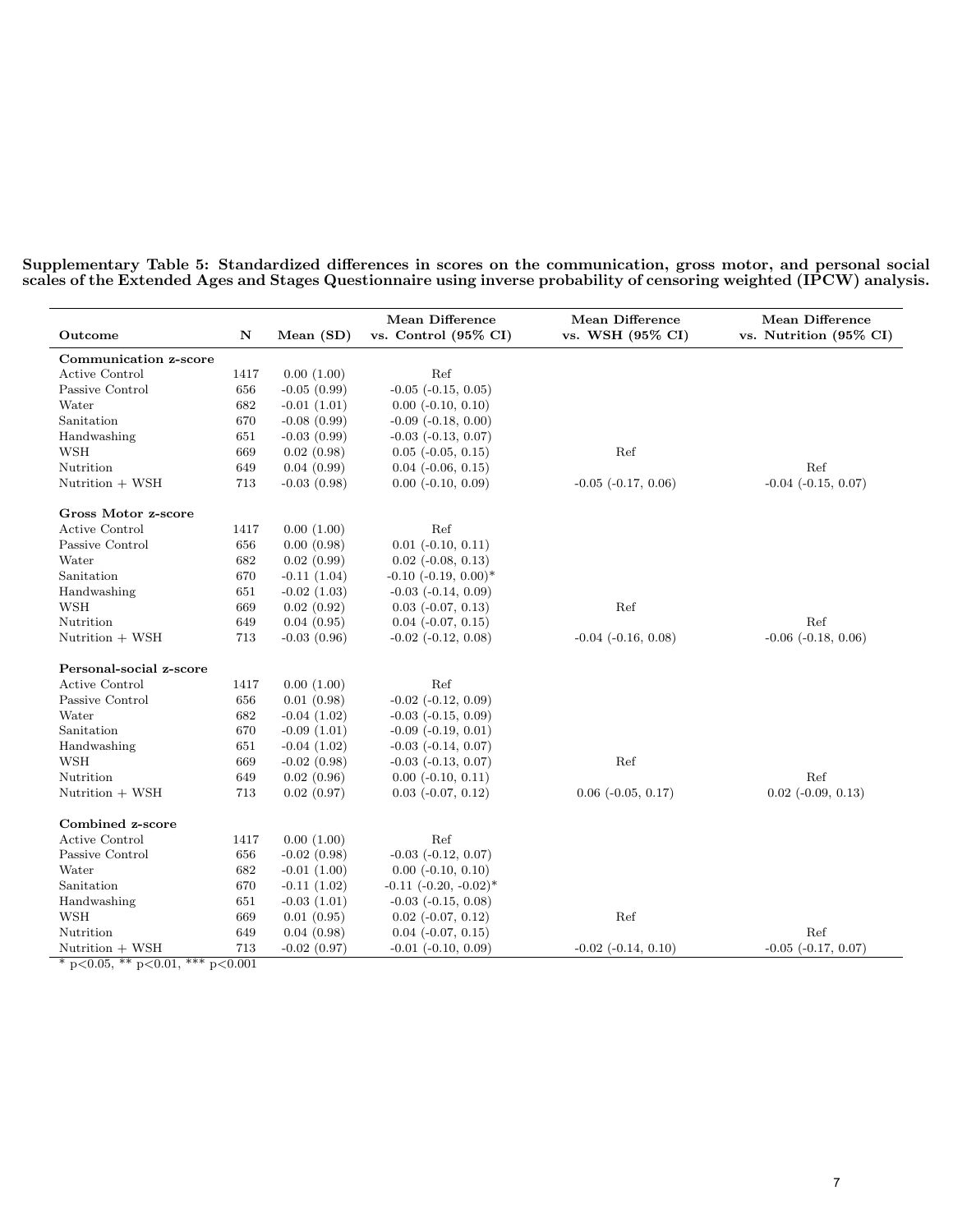| Supplementary Table 6: Effect modification with child gender |  |  |  |  |  |  |
|--------------------------------------------------------------|--|--|--|--|--|--|
|--------------------------------------------------------------|--|--|--|--|--|--|

|                         | Female<br>Male |               |                                 |           |               |                             |             |
|-------------------------|----------------|---------------|---------------------------------|-----------|---------------|-----------------------------|-------------|
|                         |                |               | <b>Mean Difference</b>          |           |               | <b>Mean Difference</b>      | P for       |
| Outcome                 | $\mathbf N$    | Mean $(SD)$   | vs. Control $(95\% \text{ CI})$ | ${\bf N}$ | Mean (SD)     | vs. Control (95% CI)        | Interaction |
| Communication z-score   |                |               |                                 |           |               |                             |             |
| Active Control          | 679            | $-0.08(1.04)$ |                                 | 738       | 0.08(0.95)    |                             |             |
| Passive Control         | 301            | $-0.16(1.04)$ | $-0.06$ $(-0.21, 0.09)$         | 355       | 0.05(0.94)    | $0.00$ ( $-0.11$ , $0.12$ ) | 0.462       |
| Water                   | 327            | $-0.03(1.05)$ | $0.06$ ( $-0.08$ , $0.20$ )     | 355       | 0.01(0.97)    | $-0.03$ $(-0.16, 0.10)$     | 0.319       |
| Sanitation              | 322            | $-0.18(1.03)$ | $-0.04$ $(-0.18, 0.09)$         | 348       | 0.00(0.95)    | $-0.03$ $(-0.13, 0.08)$     | 0.862       |
| Handwashing             | 316            | $-0.15(0.99)$ | $-0.08$ $(-0.22, 0.06)$         | 335       | 0.08(0.97)    | $-0.02$ $(-0.15, 0.11)$     | 0.569       |
| <b>WSH</b>              | 315            | $-0.06(1.00)$ | $0.04$ ( $-0.11$ , $0.19$ )     | 354       | 0.09(0.96)    | $0.06$ $(-0.06, 0.18)$      | 0.807       |
| Nutrition               | 340            | $-0.06(1.00)$ | $0.01$ ( $-0.12$ , $0.14$ )     | 309       | 0.14(0.96)    | $0.09$ $(-0.04, 0.22)$      | 0.326       |
| Nutrition + WSH         | 342            | $-0.16(1.02)$ | $-0.04$ $(-0.15, 0.08)$         | 371       | 0.09(0.92)    | $0.04$ ( $-0.09$ , $0.18$ ) | 0.388       |
| $N + WSH$ vs WSH        |                |               | $-0.09$ $(-0.24, 0.06)$         |           |               | $-0.05$ $(-0.19, 0.09)$     | 0.661       |
| $N + WSH$ vs $N$        |                |               | $-0.05$ $(-0.21, 0.10)$         |           |               | $-0.09$ $(-0.23, 0.05)$     | 0.715       |
|                         |                |               |                                 |           |               |                             |             |
| Gross Motor z-score     |                |               |                                 |           |               |                             |             |
| Active Control          | 679            | $-0.01(0.99)$ |                                 | 738       | 0.01(1.01)    |                             |             |
| Passive Control         | 301            | 0.02(0.97)    | $0.07$ ( $-0.08$ , $0.21$ )     | 355       | $-0.02(0.99)$ | $-0.01$ $(-0.15, 0.13)$     | 0.479       |
| Water                   | 327            | $-0.03(1.02)$ | $-0.03$ $(-0.15, 0.10)$         | 355       | 0.06(0.95)    | $0.11$ ( $-0.04$ , $0.25$ ) | 0.173       |
| Sanitation              | 322            | $-0.14(1.05)$ | $-0.10$ $(-0.23, 0.03)$         | 348       | $-0.07(1.02)$ | $-0.02$ $(-0.16, 0.11)$     | 0.440       |
| Handwashing             | 316            | $-0.07(1.02)$ | $-0.06$ $(-0.22, 0.10)$         | 335       | 0.01(1.04)    | $0.01$ ( $-0.13, 0.15$ )    | 0.495       |
| <b>WSH</b>              | 315            | $-0.06(0.94)$ | $-0.05$ $(-0.20, 0.09)$         | 354       | 0.08(0.91)    | $0.08$ ( $-0.06$ , $0.23$ ) | 0.202       |
| Nutrition               | 340            | 0.06(0.95)    | $0.04$ ( $-0.08$ , $0.16$ )     | 309       | 0.01(0.96)    | $0.02$ ( $-0.10, 0.15$ )    | 0.814       |
| Nutrition + WSH         | 342            | $-0.07(1.02)$ | $-0.05$ $(-0.20, 0.10)$         | 371       | 0.00(0.90)    | $0.03$ $(-0.11, 0.17)$      | 0.453       |
| $N + WSH$ vs WSH        |                |               | $-0.01$ $(-0.16, 0.15)$         |           |               | $-0.06$ $(-0.23, 0.10)$     | 0.598       |
| $N + WSH$ vs $N$        |                |               | $-0.07$ $(-0.23, 0.09)$         |           |               | $-0.02$ $(-0.19, 0.16)$     | 0.637       |
| Personal-social z-score |                |               |                                 |           |               |                             |             |
| Active Control          | 679            | $-0.11(1.00)$ |                                 | 738       | 0.10(0.99)    |                             |             |
| Passive Control         | 301            | $-0.07(1.02)$ | $0.04$ ( $-0.09$ , $0.16$ )     | 355       | 0.08(0.93)    | $-0.01$ $(-0.12, 0.10)$     | 0.540       |
| Water                   | 327            | $-0.13(1.08)$ | $0.00$ ( $-0.15$ , $0.16$ )     | 355       | 0.05(0.95)    | $-0.03$ $(-0.15, 0.09)$     | 0.691       |
| Sanitation              | 322            | $-0.20(0.99)$ | $-0.04$ $(-0.19, 0.11)$         | 348       | 0.01(1.02)    | $-0.06$ $(-0.18, 0.06)$     | 0.836       |
| Handwashing             | 316            | $-0.19(1.01)$ | $-0.08$ $(-0.23, 0.07)$         | 335       | 0.11(1.01)    | $-0.03$ $(-0.15, 0.09)$     | 0.648       |
| <b>WSH</b>              | 315            | $-0.12(1.00)$ | $0.01$ ( $-0.13$ , $0.15$ )     | 354       | 0.07(0.95)    | $-0.03$ $(-0.16, 0.09)$     | 0.669       |
| Nutrition               | 340            | $-0.06(1.00)$ | $0.04$ ( $-0.10, 0.18$ )        | 309       | 0.11(0.92)    | $-0.01$ $(-0.15, 0.12)$     | 0.538       |
| Nutrition + WSH         | 342            | $-0.16(1.03)$ | $-0.04$ $(-0.17, 0.09)$         | 371       | 0.18(0.88)    | $0.07$ ( $-0.04$ , $0.19$ ) | 0.227       |
| $N + WSH$ vs WSH        |                |               | $-0.04$ $(-0.20, 0.11)$         |           |               | $0.08$ ( $-0.08$ , $0.24$ ) | 0.229       |
| $N + WSH$ vs $N$        |                |               | $-0.09$ $(-0.25, 0.07)$         |           |               | $0.09$ $(-0.07, 0.24)$      | 0.111       |
|                         |                |               |                                 |           |               |                             |             |
| Combined z-score        |                |               |                                 |           |               |                             |             |
| Active Control          | 679            | $-0.08(1.02)$ |                                 | 738       | 0.07(0.97)    |                             |             |
| Passive Control         | 301            | $-0.09(1.03)$ | $0.01$ ( $-0.12$ , $0.14$ )     | 355       | 0.04(0.94)    | $-0.01$ $(-0.13, 0.11)$     | 0.827       |
| Water                   | 327            | $-0.07(1.07)$ | $0.02$ ( $-0.12$ , $0.15$ )     | 355       | 0.05(0.94)    | $0.02$ ( $-0.12$ , $0.15$ ) | 0.991       |
| Sanitation              | 322            | $-0.21(1.03)$ | $-0.07$ $(-0.21, 0.07)$         | 348       | $-0.03(0.99)$ | $-0.05$ $(-0.16, 0.07)$     | 0.770       |
| Handwashing             | 316            | $-0.16(1.01)$ | $-0.09$ $(-0.24, 0.06)$         | 335       | 0.08(1.00)    | $-0.01$ $(-0.14, 0.11)$     | 0.466       |
| <b>WSH</b>              | 315            | $-0.09(0.98)$ | $0.00$ ( $-0.15$ , $0.15$ )     | 354       | 0.10(0.92)    | $0.05$ ( $-0.08$ , $0.18$ ) | 0.606       |
| Nutrition               | 340            | $-0.02(0.99)$ | $0.04$ ( $-0.10, 0.17$ )        | 309       | 0.11(0.96)    | $0.05$ ( $-0.08$ , $0.18$ ) | 0.868       |
| Nutrition + WSH         | 342            | $-0.16(1.04)$ | $-0.05$ $(-0.19, 0.09)$         | 371       | 0.10(0.89)    | $0.06$ ( $-0.07, 0.18$ )    | 0.266       |
| $N + WSH$ vs WSH        |                |               | $-0.06$ $(-0.22, 0.09)$         |           |               | $-0.03$ $(-0.18, 0.13)$     | 0.723       |
| $N + WSH$ vs $N$        |                |               | $-0.09$ $(-0.25, 0.07)$         |           |               | $-0.02$ $(-0.18, 0.13)$     | 0.539       |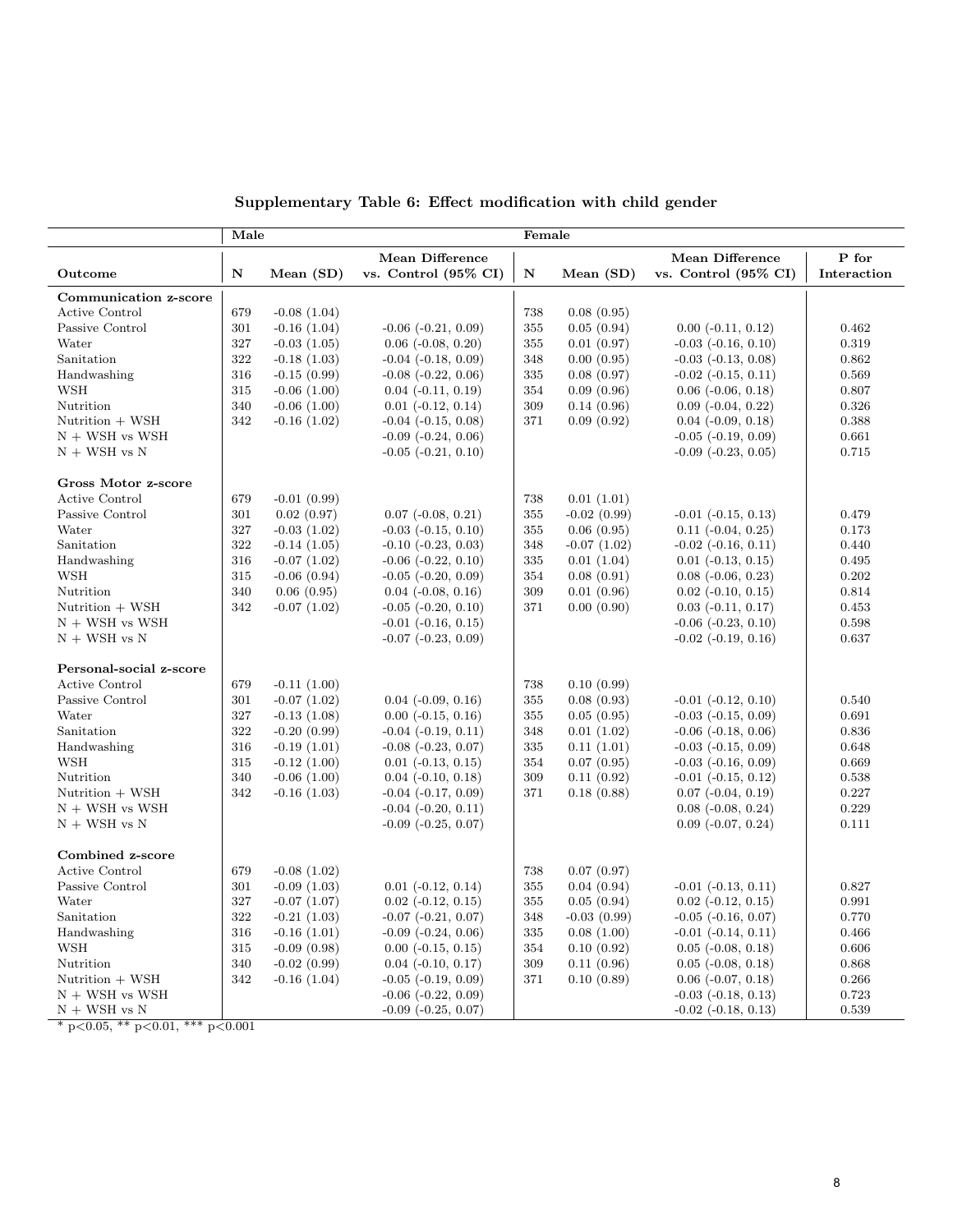|                         |             | Multiparous      |                                 | Nulliparous |               |                                 |             |  |  |
|-------------------------|-------------|------------------|---------------------------------|-------------|---------------|---------------------------------|-------------|--|--|
|                         |             |                  | <b>Mean Difference</b>          |             |               | <b>Mean Difference</b>          | P for       |  |  |
| Outcome                 | $\mathbf N$ | Mean (SD)        | vs. Control $(95\% \text{ CI})$ | ${\bf N}$   | Mean (SD)     | vs. Control $(95\% \text{ CI})$ | Interaction |  |  |
| Communication z-score   |             |                  |                                 |             |               |                                 |             |  |  |
| Active Control          | 310         | $-0.04(1.05)$    |                                 | 1103        | 0.01(0.98)    |                                 |             |  |  |
| Passive Control         | 138         | $-0.02(1.00)$    | $0.01$ ( $-0.18$ , $0.20$ )     | 518         | $-0.06(0.99)$ | $-0.03$ $(-0.15, 0.08)$         | 0.680       |  |  |
| Water                   | 131         | $-0.14(1.11)$    | $-0.12$ $(-0.38, 0.14)$         | 551         | 0.02(0.98)    | $0.04$ ( $-0.08$ , $0.15$ )     | 0.268       |  |  |
| Sanitation              | 151         | 0.07(0.92)       | $0.13$ ( $-0.08$ , $0.34$ )     | 519         | $-0.13(1.01)$ | $-0.08$ $(-0.19, 0.02)$         | 0.093       |  |  |
| Handwashing             | 129         | $-0.14(1.03)$    | $-0.13$ $(-0.34, 0.09)$         | 522         | 0.00(0.97)    | $-0.04$ $(-0.14, 0.07)$         | 0.445       |  |  |
| <b>WSH</b>              | 115         | 0.03(0.96)       | $0.10$ ( $-0.11$ , $0.30$ )     | 554         | 0.02(0.99)    | $0.04$ ( $-0.09$ , $0.16$ )     | 0.652       |  |  |
| Nutrition               | 143         | 0.12(0.94)       | $0.18$ ( $-0.02$ , $0.38$ )     | 506         | 0.01(1.00)    | $0.00$ ( $-0.13$ , $0.13$ )     | 0.154       |  |  |
| Nutrition + WSH         | 146         | $-0.09(0.94)$    | $-0.06$ $(-0.26, 0.14)$         | 565         | $-0.01(0.99)$ | $0.02$ ( $-0.08$ , $0.12$ )     | 0.449       |  |  |
| $N + WSH$ vs WSH        |             |                  | $-0.13$ $(-0.38, 0.11)$         |             |               | $-0.06$ $(-0.19, 0.07)$         | 0.617       |  |  |
| $N + WSH$ vs $N$        |             |                  | $-0.31$ $(-0.57, -0.06)^*$      |             |               | $0.00$ $(-0.11, 0.12)$          |             |  |  |
| Gross Motor z-score     |             |                  |                                 |             |               |                                 |             |  |  |
| <b>Active Control</b>   | 310         | 0.10(0.94)       |                                 | 1103        | $-0.02(1.01)$ |                                 |             |  |  |
| Passive Control         | 138         | 0.13(0.84)       | $0.01$ ( $-0.15, 0.18$ )        | 518         | $-0.04(1.02)$ | $0.03$ ( $-0.09$ , $0.14$ )     | 0.890       |  |  |
| Water                   | 131         | $-0.04(1.01)$    | $-0.10$ $(-0.32, 0.11)$         | 551         | 0.03(0.98)    | $0.07$ ( $-0.04$ , $0.19$ )     | 0.153       |  |  |
| Sanitation              | 151         | $-0.01(1.04)$    | $-0.05$ $(-0.29, 0.18)$         | 519         | $-0.13(1.04)$ | $-0.07$ $(-0.17, 0.04)$         | 0.925       |  |  |
| Handwashing             | 129         | 0.02(1.03)       | $-0.05$ $(-0.27, 0.17)$         | 522         | $-0.04(1.04)$ | $-0.02$ $(-0.14, 0.10)$         | 0.800       |  |  |
| <b>WSH</b>              | 115         | 0.15(0.85)       | $0.03$ ( $-0.15$ , $0.22$ )     | 554         | $-0.01(0.94)$ | $0.02$ ( $-0.09$ , $0.13$ )     | 0.905       |  |  |
| Nutrition               | 143         | 0.07(0.93)       | $-0.04$ $(-0.27, 0.18)$         | 506         | 0.03(0.96)    | $0.05$ ( $-0.06$ , $0.16$ )     | 0.460       |  |  |
| Nutrition + WSH         | 146         | 0.07(1.01)       | $0.01$ ( $-0.22, 0.24$ )        | 565         | $-0.06(0.94)$ | $-0.01$ $(-0.12, 0.09)$         | 0.878       |  |  |
| $N + WSH$ vs WSH        |             |                  | $-0.04$ $(-0.28, 0.20)$         |             |               | $-0.04$ $(-0.16, 0.09)$         | 0.948       |  |  |
| $N + WSH$ vs $N$        |             |                  | $0.03$ $(-0.20, 0.25)$          |             |               | $-0.06$ $(-0.19, 0.08)$         | 0.496       |  |  |
| Personal-social z-score |             |                  |                                 |             |               |                                 |             |  |  |
| <b>Active Control</b>   | 310         | $-0.02(1.00)$    |                                 | 1103        | 0.01(1.00)    |                                 |             |  |  |
| Passive Control         | 138         | 0.00(0.93)       | $0.02$ ( $-0.16$ , $0.20$ )     | 518         | 0.01(0.99)    | $0.01$ ( $-0.09$ , $0.12$ )     | 0.961       |  |  |
| Water                   | 131         | $-0.08(1.06)$    | $-0.03$ $(-0.27, 0.21)$         | 551         | $-0.02(1.01)$ | $-0.02$ $(-0.14, 0.10)$         | 0.945       |  |  |
| Sanitation              | 151         | 0.01(1.01)       | $0.05$ ( $-0.16$ , $0.25$ )     | 519         | $-0.12(1.01)$ | $-0.08$ $(-0.20, 0.03)$         | 0.257       |  |  |
| Handwashing             | 129         | $-0.01(1.07)$    | $-0.01$ $(-0.24, 0.23)$         | 522         | $-0.04(1.01)$ | $-0.07$ $(-0.18, 0.04)$         | 0.655       |  |  |
| <b>WSH</b>              | 115         | 0.08(1.05)       | $0.12$ ( $-0.12$ , $0.35$ )     | 554         | $-0.04(0.96)$ | $-0.04$ $(-0.15, 0.07)$         | 0.254       |  |  |
| Nutrition               | 143         | 0.00(0.92)       | $0.02$ ( $-0.20, 0.25$ )        | 506         | 0.03(0.98)    | $0.00$ ( $-0.14$ , $0.13$ )     | 0.850       |  |  |
| Nutrition + WSH         | 146         | 0.12(0.96)       | $0.16$ $(-0.06, 0.38)$          | 565         | $-0.01(0.97)$ | $-0.02$ $(-0.12, 0.08)$         | 0.165       |  |  |
| $N + WSH$ vs WSH        |             |                  | $0.01$ ( $-0.27, 0.30$ )        |             |               | $0.01$ (-0.12, 0.15)            | 0.997       |  |  |
| $N + WSH$ vs $N$        |             |                  | $0.04$ $(-0.20, 0.28)$          |             |               | $0.00$ ( $-0.13$ , $0.13$ )     | 0.755       |  |  |
| Combined z-score        |             |                  |                                 |             |               |                                 |             |  |  |
| <b>Active Control</b>   | 310         | 0.02(0.97)       |                                 | 1103        | 0.00(1.00)    |                                 |             |  |  |
| Passive Control         | 138         | 0.05(0.91)       | $0.02$ ( $-0.15$ , $0.18$ )     | 518         | $-0.04(1.00)$ | $0.00$ $(-0.10, 0.10)$          | 0.839       |  |  |
| Water                   | 131         | $-0.11(1.06)$    | $-0.12$ $(-0.35, 0.12)$         | 551         | 0.01(0.99)    | $0.04$ ( $-0.06$ , $0.15$ )     | 0.208       |  |  |
| Sanitation              | 151         | 0.02(0.97)       | $0.05$ ( $-0.16$ , $0.26$ )     | 519         | $-0.15(1.03)$ | $-0.09$ $(-0.20, 0.01)$         | 0.253       |  |  |
| Handwashing             | 129         | $-0.06$ $(1.07)$ | $-0.08$ $(-0.31, 0.14)$         | $522\,$     | $-0.03(1.00)$ | $-0.04$ $(-0.15, 0.06)$         | 0.768       |  |  |
| <b>WSH</b>              | 115         | 0.11(0.94)       | $0.10$ ( $-0.11$ , $0.30$ )     | 554         | $-0.01(0.95)$ | $0.01$ ( $-0.10$ , $0.13$ )     | 0.484       |  |  |
| Nutrition               | 143         | 0.08(0.93)       | $0.07$ (-0.15, 0.29)            | 506         | 0.03(0.99)    | $0.02$ ( $-0.10, 0.15$ )        | 0.714       |  |  |
| Nutrition + WSH         | 146         | 0.02(0.97)       | $0.02$ ( $-0.21, 0.24$ )        | 565         | $-0.03(0.97)$ | $0.00$ ( $-0.10, 0.10$ )        | 0.889       |  |  |
| $N + WSH$ vs WSH        |             |                  | $-0.08$ $(-0.33, 0.16)$         |             |               | $-0.04$ $(-0.17, 0.09)$         | 0.752       |  |  |
| $N + WSH$ vs $N$        |             |                  | $-0.13$ $(-0.38, 0.13)$         |             |               | $-0.03$ $(-0.15, 0.10)$         | 0.449       |  |  |

Supplementary Table 7: Effect modification with maternal parity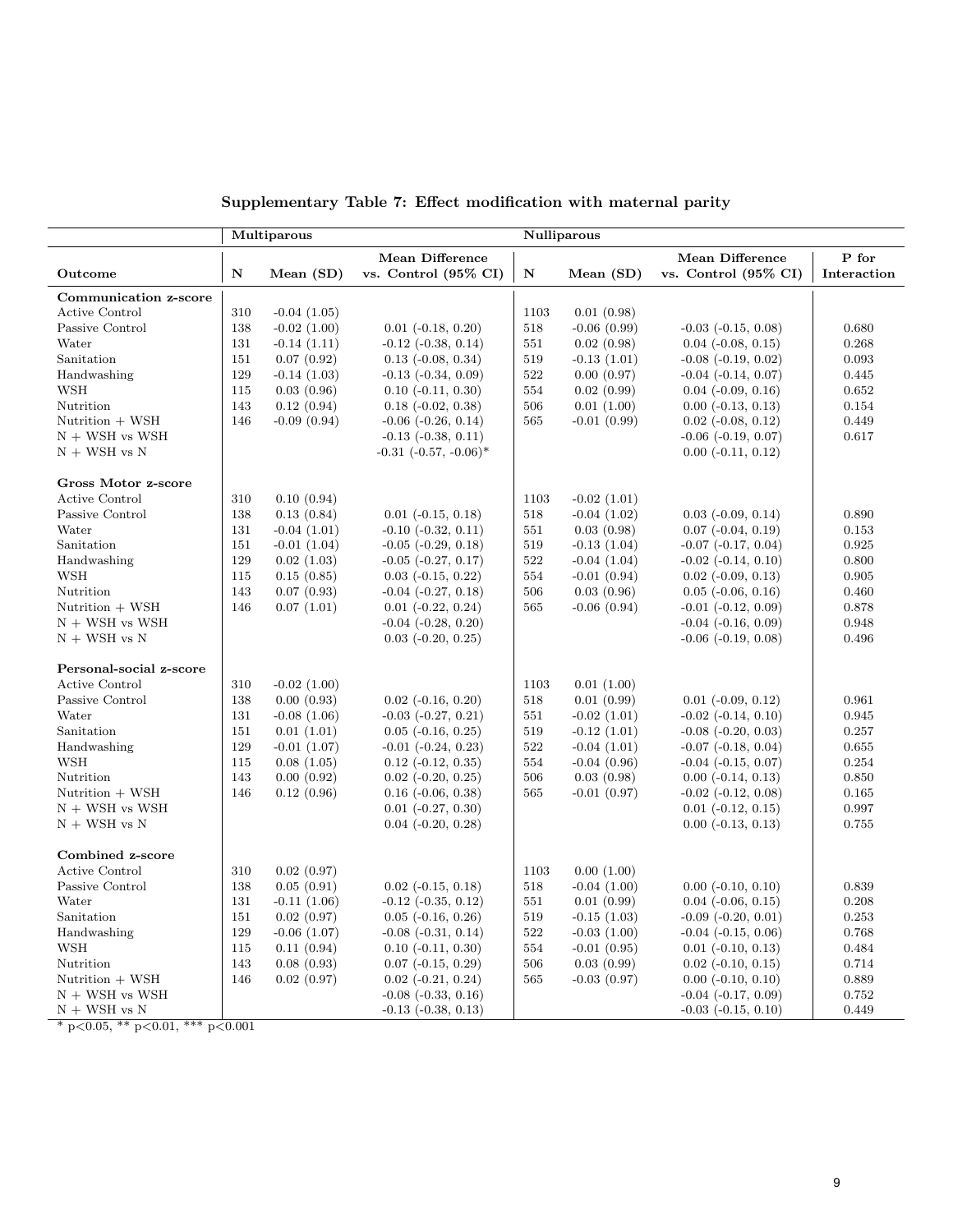|                         |      | Mother over 20y old |                                 | Mother 20y old or younger |               |                                 |             |  |  |
|-------------------------|------|---------------------|---------------------------------|---------------------------|---------------|---------------------------------|-------------|--|--|
|                         |      |                     | <b>Mean Difference</b>          |                           |               | <b>Mean Difference</b>          | P for       |  |  |
| Outcome                 | N    | Mean $(SD)$         | vs. Control $(95\% \text{ CI})$ | $\mathbf N$               | Mean (SD)     | vs. Control $(95\% \text{ CI})$ | Interaction |  |  |
| Communication z-score   |      |                     |                                 |                           |               |                                 |             |  |  |
| Active Control          | 1161 | 0.05(0.98)          |                                 | 244                       | $-0.20(1.04)$ |                                 |             |  |  |
| Passive Control         | 539  | $-0.06(1.02)$       | $-0.06$ $(-0.17, 0.05)$         | 111                       | 0.01(0.85)    | $0.18$ ( $-0.02$ , $0.37$ )     |             |  |  |
| Water                   | 586  | 0.01(0.99)          | $0.00$ ( $-0.11$ , $0.11$ )     | 92                        | $-0.13(1.11)$ | $0.01$ ( $-0.30, 0.32$ )        | 0.961       |  |  |
| Sanitation              | 534  | $-0.08(1.00)$       | $-0.07$ $(-0.17, 0.04)$         | 134                       | $-0.11(0.99)$ | $0.11$ $(-0.11, 0.33)$          | 0.183       |  |  |
| Handwashing             | 543  | $-0.01(0.98)$       | $-0.07$ $(-0.17, 0.03)$         | 104                       | $-0.14(1.00)$ | $0.02$ ( $-0.17, 0.22$ )        | 0.376       |  |  |
| WSH                     | 565  | 0.03(0.98)          | $0.02$ ( $-0.09$ , $0.13$ )     | 101                       | $-0.03(0.98)$ | $0.19$ ( $-0.04$ , $0.42$ )     | 0.189       |  |  |
| Nutrition               | 535  | 0.06(0.98)          | $0.03$ ( $-0.08$ , $0.15$ )     | 108                       | $-0.08(1.03)$ | $0.10$ ( $-0.12$ , $0.32$ )     | 0.568       |  |  |
| Nutrition + WSH         | 587  | 0.01(0.97)          | $0.01$ ( $-0.10, 0.12$ )        | 117                       | $-0.17(1.01)$ | $0.00$ $(-0.19, 0.20)$          | 0.959       |  |  |
| $N + WSH$ vs WSH        |      |                     | $-0.04$ $(-0.17, 0.08)$         |                           |               | $-0.20$ $(-0.47, 0.07)$         | 0.328       |  |  |
| $N + WSH$ vs $N$        |      |                     | $-0.05$ $(-0.16, 0.06)$         |                           |               | $-0.12$ $(-0.41, 0.17)$         | 0.608       |  |  |
| Gross Motor z-score     |      |                     |                                 |                           |               |                                 |             |  |  |
| <b>Active Control</b>   | 1161 | 0.01(1.01)          |                                 | 244                       | $-0.06(0.94)$ |                                 |             |  |  |
| Passive Control         | 539  | 0.00(1.00)          | $0.03$ ( $-0.08$ , $0.13$ )     | 111                       | $-0.02(0.92)$ | $0.03$ $(-0.20, 0.25)$          | 0.989       |  |  |
| Water                   | 586  | 0.05(0.97)          | $0.07$ ( $-0.04$ , $0.17$ )     | 92                        | $-0.22(1.06)$ | $-0.16$ $(-0.41, 0.09)$         | 0.098       |  |  |
| Sanitation              | 534  | $-0.10(1.04)$       | $-0.07$ $(-0.17, 0.02)$         | 134                       | $-0.12(1.04)$ | $-0.02$ $(-0.25, 0.20)$         | 0.681       |  |  |
| Handwashing             | 543  | $-0.03(1.03)$       | $-0.05$ $(-0.16, 0.07)$         | 104                       | $-0.01(1.06)$ | $0.06$ ( $-0.16$ , $0.27$ )     | 0.397       |  |  |
| <b>WSH</b>              | 565  | 0.01(0.94)          | $0.00$ $(-0.11, 0.11)$          | 101                       | 0.07(0.86)    | $0.11$ $(-0.11, 0.34)$          | 0.353       |  |  |
| Nutrition               | 535  | 0.09(0.94)          | $0.07$ ( $-0.03$ , $0.17$ )     | 108                       | $-0.18(1.00)$ | $-0.15$ $(-0.35, 0.05)$         |             |  |  |
| Nutrition + WSH         | 587  | $-0.04(0.94)$       | $-0.03$ $(-0.13, 0.07)$         | 117                       | 0.01(1.04)    | $0.08$ $(-0.15, 0.31)$          | 0.391       |  |  |
| $N + WSH$ vs WSH        |      |                     | $-0.03$ $(-0.15, 0.10)$         |                           |               | $-0.08$ $(-0.35, 0.19)$         | 0.709       |  |  |
| $N + WSH$ vs $N$        |      |                     | $-0.10$ $(-0.23, 0.04)$         |                           |               | $0.21$ ( $-0.07, 0.49$ )        |             |  |  |
| Personal-social z-score |      |                     |                                 |                           |               |                                 |             |  |  |
| <b>Active Control</b>   | 1161 | 0.03(0.99)          |                                 | 244                       | $-0.12(1.03)$ |                                 |             |  |  |
| Passive Control         | 539  | 0.02(1.00)          | $0.00$ ( $-0.10, 0.11$ )        | 111                       | $-0.01(0.90)$ | $0.07$ ( $-0.16$ , $0.30$ )     | 0.613       |  |  |
| Water                   | 586  | $-0.01(1.02)$       | $-0.02$ $(-0.12, 0.08)$         | 92                        | $-0.19(1.01)$ | $-0.09$ $(-0.39, 0.20)$         | 0.593       |  |  |
| Sanitation              | 534  | $-0.10(1.02)$       | $-0.08$ $(-0.19, 0.03)$         | 134                       | $-0.08(0.96)$ | $0.07$ ( $-0.18$ , $0.31$ )     | 0.285       |  |  |
| Handwashing             | 543  | $-0.05(1.03)$       | $-0.09$ $(-0.19, 0.01)$         | 104                       | 0.04(0.97)    | $0.13$ ( $-0.14$ , $0.40$ )     | 0.134       |  |  |
| <b>WSH</b>              | 565  | $-0.04(0.96)$       | $-0.05$ $(-0.15, 0.05)$         | 101                       | 0.06(1.03)    | $0.18$ ( $-0.08$ , $0.45$ )     | 0.106       |  |  |
| Nutrition               | 535  | 0.06(0.95)          | $0.02$ ( $-0.09$ , $0.14$ )     | 108                       | $-0.17(0.97)$ | $-0.07$ $(-0.33, 0.18)$         | 0.496       |  |  |
| Nutrition + WSH         | 587  | 0.03(0.94)          | $0.02$ ( $-0.08$ , $0.12$ )     | 117                       | $-0.03(1.09)$ | $0.08$ ( $-0.16$ , $0.32$ )     | 0.636       |  |  |
| $N + WSH$ vs WSH        |      |                     | $0.06$ ( $-0.06$ , $0.18$ )     |                           |               | $-0.18$ $(-0.46, 0.10)$         | 0.089       |  |  |
| $N + WSH$ vs $N$        |      |                     | $-0.01$ $(-0.13, 0.10)$         |                           |               | $0.12$ ( $-0.17, 0.42$ )        | 0.364       |  |  |
| Combined z-score        |      |                     |                                 |                           |               |                                 |             |  |  |
| Active Control          | 1161 | 0.04(0.99)          |                                 | 244                       | $-0.16(0.98)$ |                                 |             |  |  |
| Passive Control         | 539  | $-0.02(1.00)$       | $-0.02$ $(-0.12, 0.08)$         | 111                       | 0.00(0.90)    | $0.12$ ( $-0.09$ , $0.32$ )     | 0.259       |  |  |
| Water                   | 586  | 0.02(0.99)          | $0.02$ ( $-0.08$ , $0.12$ )     | 92                        | $-0.21(1.09)$ | $-0.09$ $(-0.38, 0.19)$         | 0.429       |  |  |
| Sanitation              | 534  | $-0.11(1.02)$       | $-0.09$ $(-0.19, 0.01)$         | 134                       | $-0.13(0.99)$ | $0.06$ (-0.17, 0.29)            | 0.250       |  |  |
| Handwashing             | 543  | $-0.03(1.02)$       | $-0.08$ $(-0.18, 0.02)$         | 104                       | $-0.05(1.01)$ | $0.08$ ( $-0.13$ , $0.29$ )     | 0.164       |  |  |
| <b>WSH</b>              | 565  | 0.01(0.95)          | $-0.01$ $(-0.11, 0.10)$         | 101                       | 0.03(0.96)    | $0.19$ ( $-0.04$ , $0.43$ )     | 0.116       |  |  |
| Nutrition               | 535  | 0.09(0.97)          | $0.05$ ( $-0.06$ , $0.17$ )     | 108                       | $-0.17(1.00)$ | $-0.04$ $(-0.26, 0.18)$         | 0.438       |  |  |
| Nutrition + WSH         | 587  | 0.00(0.95)          | $0.00$ $(-0.10, 0.10)$          | 117                       | $-0.09(1.06)$ | $0.06$ ( $-0.16$ , $0.28$ )     | 0.638       |  |  |
| $N + WSH$ vs WSH        |      |                     | $-0.01$ $(-0.14, 0.11)$         |                           |               | $-0.19$ $(-0.46, 0.09)$         | 0.246       |  |  |
| $N + WSH$ vs $N$        |      |                     | $-0.07$ $(-0.19, 0.05)$         |                           |               | $0.07$ ( $-0.22$ , $0.36$ )     | 0.334       |  |  |

Supplementary Table 8: Effect modification with maternal age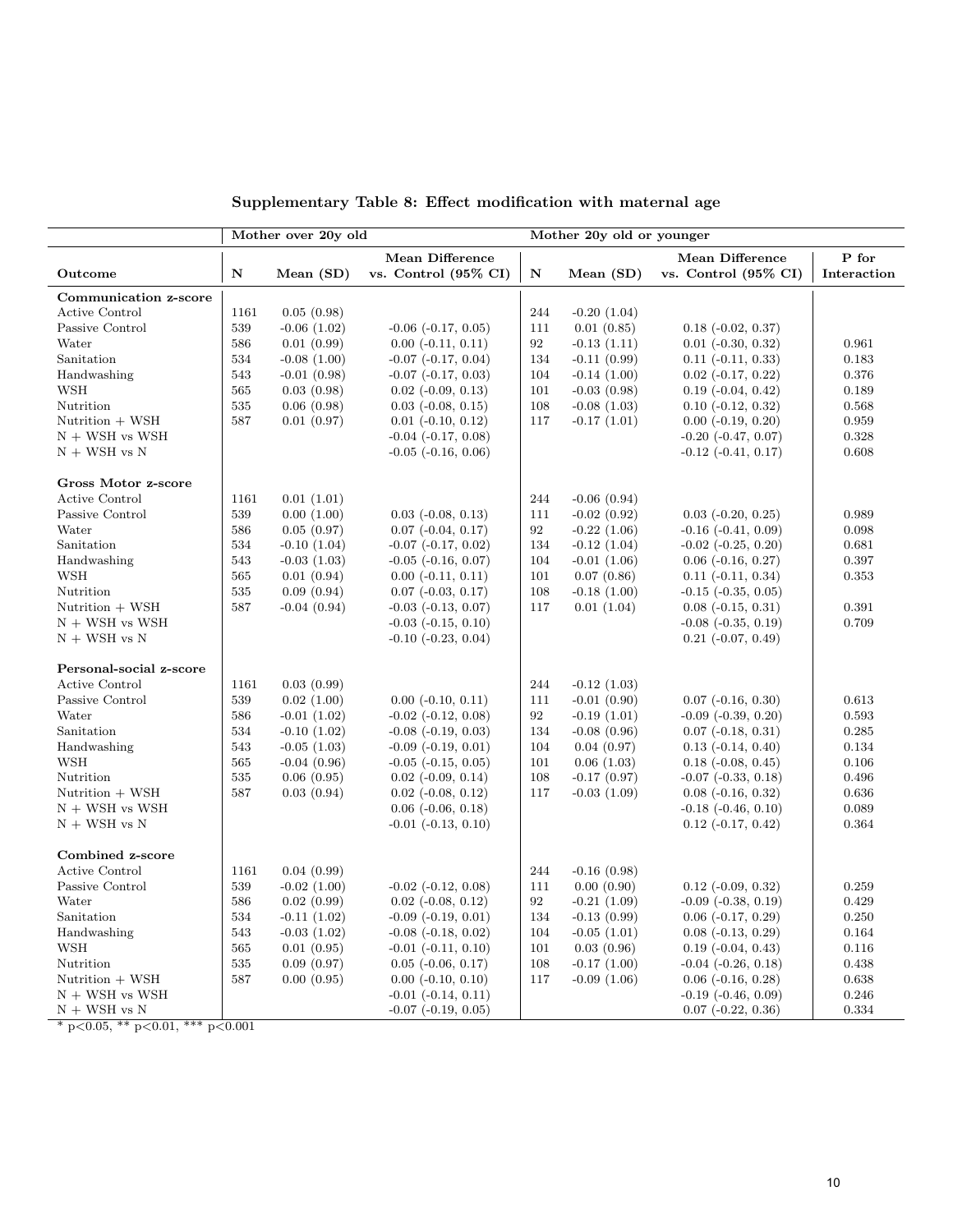|                         |      | Low Education |                                 |     | <b>High Education</b> |                                 |             |
|-------------------------|------|---------------|---------------------------------|-----|-----------------------|---------------------------------|-------------|
|                         |      |               | Mean Difference                 |     |                       | Mean Difference                 | P for       |
| Outcome                 | N    | Mean (SD)     | vs. Control $(95\% \text{ CI})$ | N   | Mean $(SD)$           | vs. Control $(95\% \text{ CI})$ | Interaction |
| Communication z-score   |      |               |                                 |     |                       |                                 |             |
| Active Control          | 1274 | $-0.04(1.00)$ |                                 | 140 | 0.40(0.87)            |                                 |             |
| Passive Control         | 571  | $-0.10(0.99)$ | $-0.02$ $(-0.12, 0.09)$         | 85  | 0.26(0.97)            | $-0.19$ $(-0.46, 0.08)$         | 0.234       |
| Water                   | 600  | $-0.06(1.03)$ | $0.01$ ( $-0.11, 0.13$ )        | 82  | 0.36(0.75)            | $-0.09$ $(-0.30, 0.12)$         | 0.451       |
| Sanitation              | 585  | $-0.13(0.99)$ | $-0.04$ $(-0.13, 0.05)$         | 85  | 0.21(0.96)            | $-0.11$ $(-0.41, 0.20)$         | 0.666       |
| Handwashing             | 576  | $-0.08(1.00)$ | $-0.06$ $(-0.16, 0.04)$         | 75  | 0.38(0.80)            | $-0.02$ $(-0.30, 0.27)$         | 0.771       |
| WSH                     | 600  | $-0.04(1.00)$ | $0.04$ ( $-0.07, 0.15$ )        | 69  | 0.55(0.60)            | $0.15$ ( $-0.09$ , $0.39$ )     | 0.420       |
| Nutrition               | 574  | $-0.03(1.00)$ | $0.01$ ( $-0.10, 0.13$ )        | 75  | 0.51(0.74)            | $0.21$ ( $-0.06$ , $0.48$ )     | 0.183       |
| Nutrition + WSH         | 633  | $-0.05(0.98)$ | $0.03$ ( $-0.06$ , $0.11$ )     | 78  | 0.14(0.96)            | $-0.23$ $(-0.52, 0.06)$         | 0.090       |
| $N + WSH$ vs WSH        |      |               | $-0.05$ $(-0.15, 0.05)$         |     |                       | $-0.33$ $(-0.62, -0.05)^*$      |             |
| $N + WSH$ vs $N$        |      |               | $-0.02$ $(-0.15, 0.10)$         |     |                       | $-0.41$ $(-0.70, -0.11)^*$      |             |
| Gross Motor z-score     |      |               |                                 |     |                       |                                 |             |
| <b>Active Control</b>   | 1274 | $-0.03(1.01)$ |                                 | 140 | 0.33(0.81)            |                                 |             |
| Passive Control         | 571  | $-0.06(1.00)$ | $0.01$ ( $-0.10, 0.12$ )        | 85  | 0.39(0.76)            | $0.01$ $(-0.21, 0.23)$          | 0.995       |
| Water                   | 600  | $-0.02(0.99)$ | $0.05$ ( $-0.05$ , $0.15$ )     | 82  | 0.24(0.92)            | $-0.11$ $(-0.38, 0.16)$         | 0.250       |
| Sanitation              | 585  | $-0.13(1.05)$ | $-0.06$ $(-0.16, 0.04)$         | 85  | 0.10(0.95)            | $-0.17$ $(-0.43, 0.08)$         | 0.425       |
| Handwashing             | 576  | $-0.06(1.04)$ | $-0.02$ $(-0.14, 0.09)$         | 75  | 0.21(0.94)            | $-0.11$ $(-0.41, 0.19)$         | 0.600       |
| <b>WSH</b>              | 600  | $-0.01(0.94)$ | $0.02$ ( $-0.08$ , $0.13$ )     | 69  | 0.29(0.76)            | $-0.05$ $(-0.26, 0.16)$         | 0.532       |
| Nutrition               | 574  | $-0.01(0.97)$ | $0.02$ ( $-0.09$ , $0.13$ )     | 75  | 0.37(0.75)            | $0.09$ ( $-0.16$ , $0.34$ )     | 0.629       |
| Nutrition + WSH         | 633  | $-0.05(0.96)$ | $0.00$ $(-0.10, 0.10)$          | 78  | 0.11(0.90)            | $-0.16$ $(-0.40, 0.09)$         | 0.231       |
| $N + WSH$ vs WSH        |      |               | $-0.03$ $(-0.15, 0.09)$         |     |                       | $-0.13$ $(-0.42, 0.16)$         | 0.515       |
| $N + WSH$ vs $N$        |      |               | $-0.02$ $(-0.15, 0.11)$         |     |                       | $-0.22$ $(-0.47, 0.03)$         | 0.143       |
| Personal-social z-score |      |               |                                 |     |                       |                                 |             |
| Active Control          | 1274 | $-0.03(1.01)$ |                                 | 140 | 0.29(0.85)            |                                 |             |
| Passive Control         | 571  | $-0.02(1.00)$ | $0.02$ ( $-0.08$ , $0.12$ )     | 85  | 0.25(0.80)            | $-0.07$ $(-0.28, 0.15)$         | 0.490       |
| Water                   | 600  | $-0.07(1.03)$ | $-0.02$ $(-0.14, 0.10)$         | 82  | 0.25(0.91)            | $-0.07$ $(-0.33, 0.19)$         | 0.714       |
| Sanitation              | 585  | $-0.14(1.01)$ | $-0.07$ $(-0.17, 0.03)$         | 85  | 0.23(0.92)            | $0.00$ $(-0.28, 0.29)$          | 0.594       |
| Handwashing             | 576  | $-0.08(1.03)$ | $-0.07$ $(-0.18, 0.03)$         | 75  | 0.34(0.84)            | $0.06$ ( $-0.17, 0.29$ )        | 0.307       |
| <b>WSH</b>              | 600  | $-0.05(0.99)$ | $-0.01$ $(-0.11, 0.10)$         | 69  | 0.22(0.81)            | $-0.05$ $(-0.32, 0.22)$         | 0.777       |
| Nutrition               | 574  | $-0.02(0.98)$ | $-0.01$ $(-0.13, 0.11)$         | 75  | 0.34(0.79)            | $0.11$ ( $-0.13$ , $0.34$ )     | 0.389       |
| Nutrition + WSH         | 633  | 0.01(0.97)    | $0.03$ $(-0.05, 0.12)$          | 78  | 0.08(1.00)            | $-0.14$ $(-0.40, 0.13)$         | 0.212       |
| $N + WSH$ vs WSH        |      |               | $0.02$ ( $-0.10, 0.15$ )        |     |                       | $-0.08$ $(-0.39, 0.24)$         | 0.551       |
| $N + WSH$ vs $N$        |      |               | $0.03$ ( $-0.09$ , $0.15$ )     |     |                       | $-0.20$ $(-0.49, 0.10)$         | 0.167       |
| Combined z-score        |      |               |                                 |     |                       |                                 |             |
| Active Control          | 1274 | $-0.04(1.00)$ |                                 | 140 | 0.42(0.83)            |                                 |             |
| Passive Control         | 571  | $-0.08(0.99)$ | $0.00$ $(-0.09, 0.10)$          | 85  | 0.37(0.82)            | $-0.11$ $(-0.34, 0.12)$         | 0.400       |
| Water                   | 600  | $-0.06(1.02)$ | $0.02$ ( $-0.09$ , $0.13$ )     | 82  | 0.35(0.81)            | $-0.11$ $(-0.34, 0.11)$         | 0.303       |
| Sanitation              | 585  | $-0.16(1.02)$ | $-0.07$ $(-0.16, 0.03)$         | 85  | 0.22(0.91)            | $-0.12$ $(-0.41, 0.17)$         | 0.733       |
| Handwashing             | 576  | $-0.09(1.02)$ | $-0.06$ $(-0.16, 0.04)$         | 75  | 0.38(0.84)            | $-0.03$ $(-0.29, 0.24)$         | 0.815       |
| <b>WSH</b>              | 600  | $-0.04(0.97)$ | $0.03$ ( $-0.08$ , $0.13$ )     | 69  | 0.46(0.61)            | $0.04$ ( $-0.19$ , $0.27$ )     | 0.920       |
| Nutrition               | 574  | $-0.02(0.99)$ | $0.01$ ( $-0.11$ , $0.13$ )     | 75  | 0.52(0.73)            | $0.18$ (-0.07, 0.43)            | 0.231       |
| Nutrition + WSH         | 633  | $-0.04(0.97)$ | $0.02$ ( $-0.06$ , $0.11$ )     | 78  | 0.14(0.94)            | $-0.21$ $(-0.49, 0.06)$         | 0.092       |
| $N + WSH$ vs WSH        |      |               | $-0.03$ $(-0.15, 0.09)$         |     |                       | $-0.24$ $(-0.52, 0.04)$         | 0.138       |
| $N + WSH$ vs $N$        |      |               | $-0.02$ $(-0.15, 0.12)$         |     |                       | $-0.35$ $(-0.61, -0.09)^*$      |             |

Supplementary Table 9: Effect modification with maternal education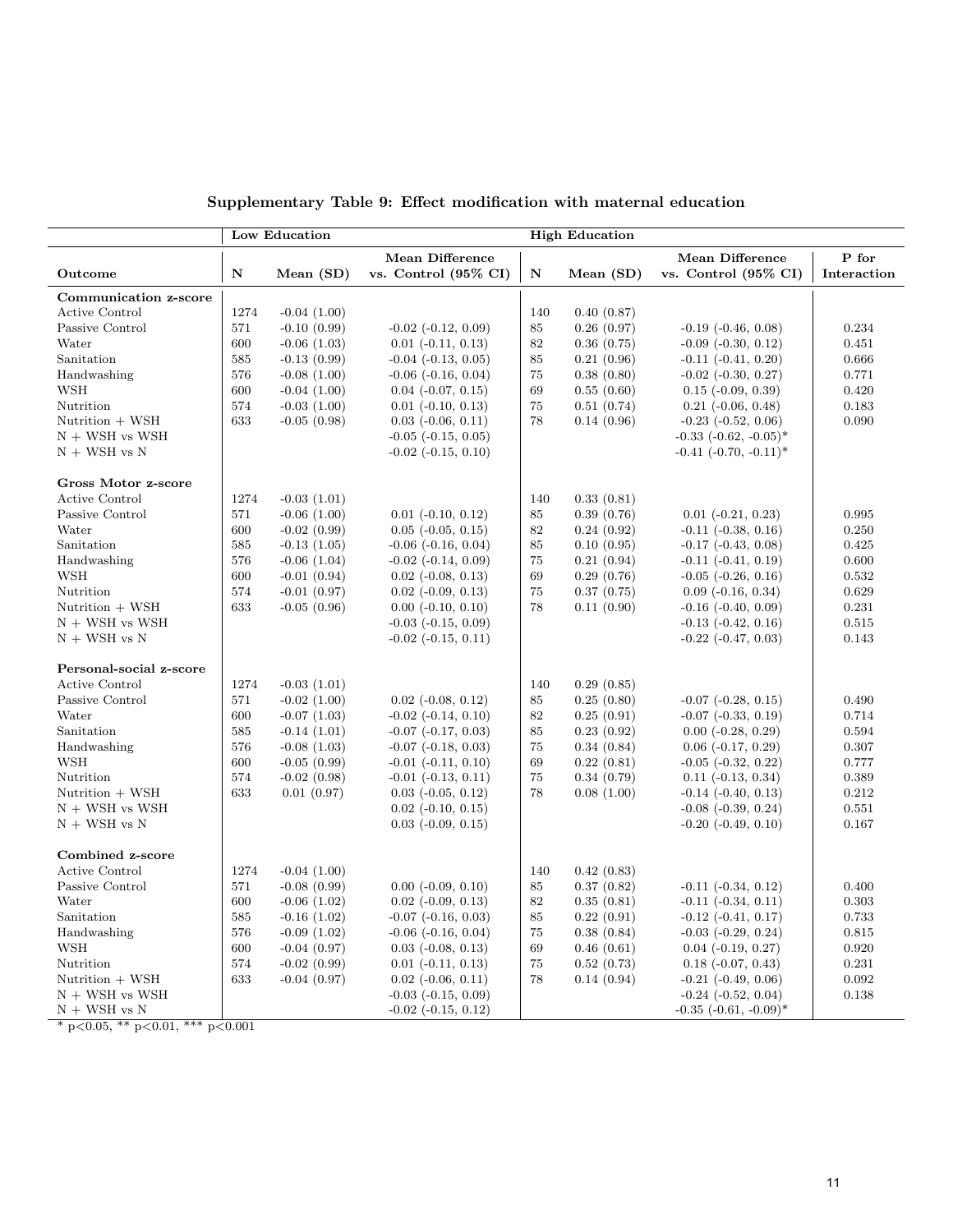|                         |      | Little to no hunger |                                 | Moderate to severe hunger |               |                                 |             |  |  |
|-------------------------|------|---------------------|---------------------------------|---------------------------|---------------|---------------------------------|-------------|--|--|
|                         |      |                     | <b>Mean Difference</b>          |                           |               | <b>Mean Difference</b>          | P for       |  |  |
| Outcome                 | N    | Mean $(SD)$         | vs. Control $(95\% \text{ CI})$ | $\mathbf N$               | Mean $(SD)$   | vs. Control $(95\% \text{ CI})$ | Interaction |  |  |
| Communication z-score   |      |                     |                                 |                           |               |                                 |             |  |  |
| Active Control          | 1263 | 0.01(0.99)          |                                 | 145                       | $-0.14(1.03)$ |                                 |             |  |  |
| Passive Control         | 587  | $-0.03(0.99)$       | $-0.02$ $(-0.13, 0.08)$         | 68                        | $-0.23(1.03)$ | $-0.03$ $(-0.30, 0.25)$         | 0.984       |  |  |
| Water                   | 603  | 0.00(1.01)          | $0.00$ ( $-0.10$ , $0.11$ )     | 79                        | $-0.04(0.96)$ | $0.08$ ( $-0.26$ , $0.41$ )     | 0.681       |  |  |
| Sanitation              | 606  | $-0.08(1.00)$       | $-0.04$ $(-0.14, 0.06)$         | 64                        | $-0.14(0.92)$ | $0.01$ ( $-0.30, 0.31$ )        | 0.793       |  |  |
| Handwashing             | 585  | $-0.01(0.98)$       | $-0.04$ $(-0.15, 0.06)$         | 64                        | $-0.16(0.99)$ | $-0.06$ $(-0.35, 0.23)$         | 0.909       |  |  |
| WSH                     | 600  | 0.04(0.98)          | $0.05$ ( $-0.05$ , $0.16$ )     | 67                        | $-0.13(1.01)$ | $0.03$ $(-0.29, 0.35)$          | 0.910       |  |  |
| Nutrition               | 581  | 0.05(0.98)          | $0.04$ ( $-0.08$ , $0.15$ )     | 68                        | $-0.09(1.07)$ | $0.07$ ( $-0.28$ , $0.42$ )     | 0.854       |  |  |
| Nutrition + WSH         | 633  | $-0.01(0.96)$       | $0.01$ (-0.09, 0.11)            | 78                        | $-0.14(1.11)$ | $0.01$ ( $-0.28$ , $0.29$ )     | 0.983       |  |  |
| $N + WSH$ vs WSH        |      |                     | $-0.08$ $(-0.19, 0.04)$         |                           |               | $-0.06$ $(-0.42, 0.30)$         | 0.934       |  |  |
| $N + WSH$ vs $N$        |      |                     | $-0.06$ $(-0.19, 0.06)$         |                           |               | $-0.04$ $(-0.41, 0.34)$         | 0.894       |  |  |
| Gross Motor z-score     |      |                     |                                 |                           |               |                                 |             |  |  |
| <b>Active Control</b>   | 1263 | 0.01(0.99)          |                                 | 145                       | $-0.10(1.03)$ |                                 |             |  |  |
| Passive Control         | 587  | 0.01(0.98)          | $0.02$ ( $-0.09$ , $0.12$ )     | 68                        | $-0.06(1.00)$ | $0.09$ $(-0.23, 0.41)$          | 0.679       |  |  |
| Water                   | 603  | 0.03(0.98)          | $0.05$ ( $-0.05$ , $0.14$ )     | 79                        | $-0.06(1.02)$ | $-0.02$ $(-0.33, 0.29)$         | 0.672       |  |  |
| Sanitation              | 606  | $-0.09(1.03)$       | $-0.06$ $(-0.16, 0.04)$         | 64                        | $-0.23(1.08)$ | $-0.07$ $(-0.33, 0.18)$         | 0.934       |  |  |
| Handwashing             | 585  | 0.00(1.02)          | $-0.01$ $(-0.13, 0.10)$         | 64                        | $-0.24(1.16)$ | $-0.12$ $(-0.44, 0.19)$         | 0.546       |  |  |
| <b>WSH</b>              | 600  | 0.04(0.92)          | $0.03$ ( $-0.09$ , $0.14$ )     | 67                        | $-0.18(0.95)$ | $-0.05$ $(-0.36, 0.26)$         | 0.672       |  |  |
| Nutrition               | 581  | 0.07(0.94)          | $0.04$ ( $-0.07, 0.14$ )        | 68                        | $-0.19(1.03)$ | $0.01$ ( $-0.30, 0.31$ )        | 0.869       |  |  |
| Nutrition + WSH         | 633  | $-0.03(0.96)$       | $-0.01$ $(-0.11, 0.09)$         | 78                        | $-0.02(0.95)$ | $0.04$ ( $-0.26$ , $0.35$ )     | 0.735       |  |  |
| $N + WSH$ vs WSH        |      |                     | $-0.06$ $(-0.18, 0.06)$         |                           |               | $0.16$ ( $-0.20, 0.51$ )        | 0.250       |  |  |
| $N + WSH$ vs $N$        |      |                     | $-0.05$ $(-0.18, 0.08)$         |                           |               | $0.06$ ( $-0.19$ , $0.30$ )     | 0.403       |  |  |
| Personal-social z-score |      |                     |                                 |                           |               |                                 |             |  |  |
| <b>Active Control</b>   | 1263 | 0.01(0.99)          |                                 | 145                       | $-0.15(1.10)$ |                                 |             |  |  |
| Passive Control         | 587  | 0.02(0.97)          | $0.00$ ( $-0.09$ , $0.10$ )     | 68                        | $-0.05(1.02)$ | $0.13$ $(-0.15, 0.41)$          | 0.401       |  |  |
| Water                   | 603  | $-0.03(1.02)$       | $-0.03$ $(-0.14, 0.08)$         | 79                        | $-0.05(1.03)$ | $0.08$ $(-0.25, 0.41)$          | 0.516       |  |  |
| Sanitation              | 606  | $-0.08(1.01)$       | $-0.06$ $(-0.17, 0.05)$         | 64                        | $-0.21(0.95)$ | $-0.01$ $(-0.29, 0.26)$         | 0.786       |  |  |
| Handwashing             | 585  | $-0.02(1.03)$       | $-0.05$ $(-0.16, 0.05)$         | 64                        | $-0.17(0.97)$ | $-0.08$ $(-0.37, 0.21)$         | 0.852       |  |  |
| <b>WSH</b>              | 600  | $-0.02(0.97)$       | $-0.03$ $(-0.12, 0.07)$         | 67                        | $-0.07(1.03)$ | $0.13$ $(-0.19, 0.46)$          | 0.346       |  |  |
| Nutrition               | 581  | 0.05(0.95)          | $0.00$ $(-0.11, 0.12)$          | 68                        | $-0.19(1.06)$ | $0.01$ ( $-0.33$ , $0.36$ )     | 0.956       |  |  |
| Nutrition + WSH         | 633  | 0.02(0.96)          | $0.02$ ( $-0.07, 0.11$ )        | 78                        | $-0.05(1.07)$ | $0.04$ ( $-0.27, 0.36$ )        | 0.890       |  |  |
| $N + WSH$ vs WSH        |      |                     | $0.04$ ( $-0.09$ , $0.16$ )     |                           |               | $-0.13$ $(-0.51, 0.24)$         | 0.396       |  |  |
| $N + WSH$ vs $N$        |      |                     | $-0.01$ $(-0.13, 0.11)$         |                           |               | $0.13$ $(-0.22, 0.47)$          | 0.467       |  |  |
| Combined z-score        |      |                     |                                 |                           |               |                                 |             |  |  |
| Active Control          | 1263 | 0.02(0.99)          |                                 | 145                       | $-0.16(1.06)$ |                                 |             |  |  |
| Passive Control         | 587  | $-0.01(0.98)$       | $0.00$ ( $-0.10, 0.09$ )        | 68                        | $-0.15(0.97)$ | $0.07$ ( $-0.19$ , $0.33$ )     | 0.613       |  |  |
| Water                   | 603  | 0.00(1.00)          | $0.01$ ( $-0.09$ , $0.11$ )     | 79                        | $-0.06(1.03)$ | $0.06$ $(-0.30, 0.41)$          | 0.803       |  |  |
| Sanitation              | 606  | $-0.10(1.02)$       | $-0.06$ $(-0.17, 0.04)$         | 64                        | $-0.24(0.99)$ | $-0.03$ $(-0.31, 0.25)$         | 0.846       |  |  |
| Handwashing             | 585  | $-0.01(1.01)$       | $-0.04$ $(-0.14, 0.06)$         | 64                        | $-0.23(1.04)$ | $-0.10$ $(-0.40, 0.19)$         | 0.702       |  |  |
| <b>WSH</b>              | 600  | 0.03(0.95)          | $0.03$ ( $-0.08$ , $0.13$ )     | 67                        | $-0.16(1.01)$ | $0.04$ ( $-0.28$ , $0.37$ )     | 0.929       |  |  |
| Nutrition               | 581  | 0.07(0.96)          | $0.04$ ( $-0.08$ , $0.15$ )     | 68                        | $-0.18(1.11)$ | $0.05$ ( $-0.29, 0.39$ )        | 0.959       |  |  |
| Nutrition + WSH         | 633  | $-0.01(0.96)$       | $0.00$ ( $-0.09$ , $0.10$ )     | 78                        | $-0.09(1.06)$ | $0.04$ ( $-0.24$ , $0.32$ )     | 0.812       |  |  |
| $N + WSH$ vs WSH        |      |                     | $-0.05$ $(-0.17, 0.07)$         |                           |               | $0.00$ ( $-0.37, 0.37$ )        | 0.813       |  |  |
| $N + WSH$ vs $N$        |      |                     | $-0.06$ $(-0.19, 0.07)$         |                           |               | $0.05$ ( $-0.25$ , $0.36$ )     | 0.515       |  |  |

Supplementary Table 10: Effect modification with food insecurity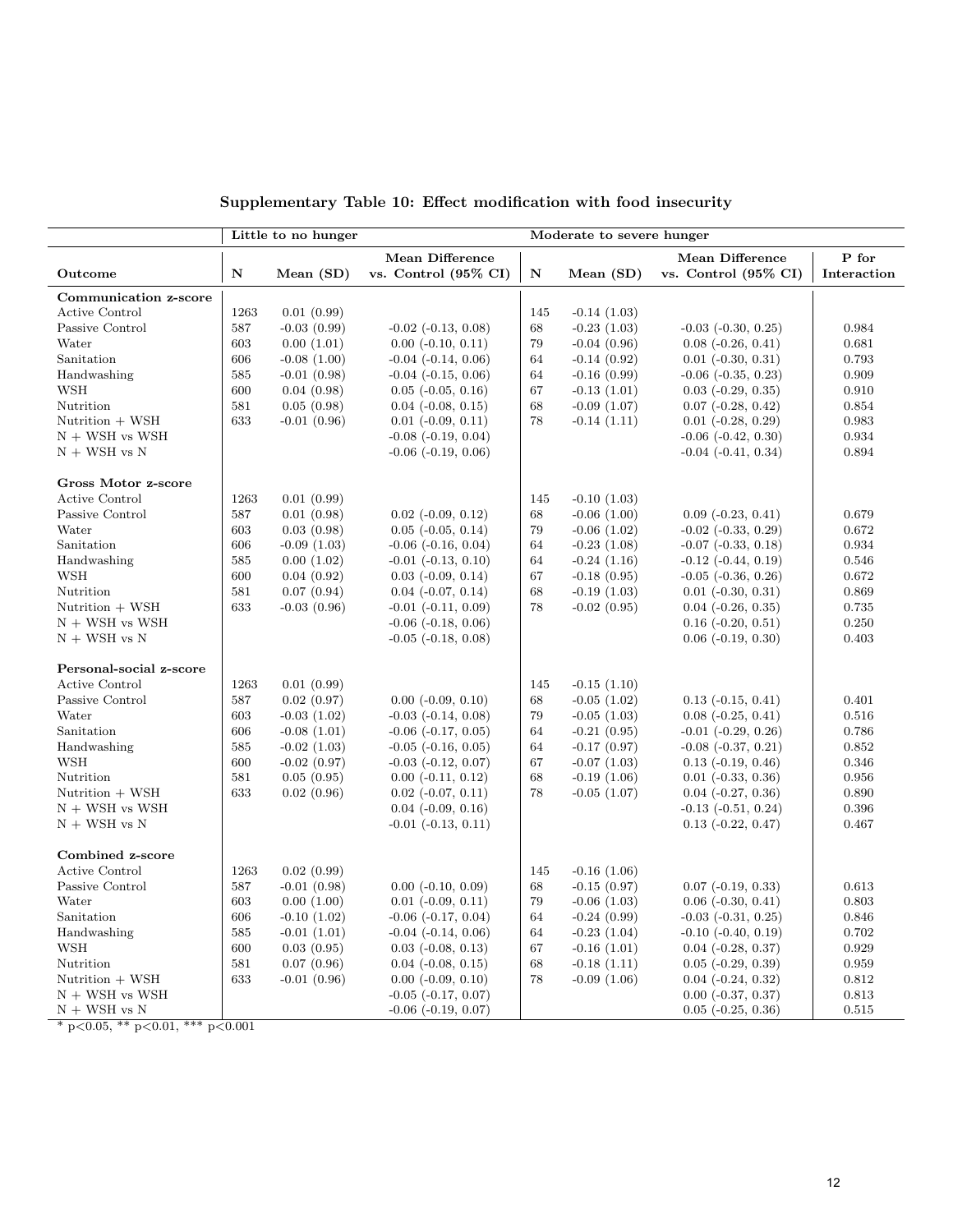|                         | Low quintiles |                  |                                 | Highest quintile |               |                                 |             |
|-------------------------|---------------|------------------|---------------------------------|------------------|---------------|---------------------------------|-------------|
|                         |               |                  | Mean Difference                 |                  |               | Mean Difference                 | P for       |
| Outcome                 | N             | Mean $(SD)$      | vs. Control $(95\% \text{ CI})$ | N                | Mean $(SD)$   | vs. Control $(95\% \text{ CI})$ | Interaction |
| Communication z-score   |               |                  |                                 |                  |               |                                 |             |
| Active Control          | 1146          | $-0.05(1.01)$    |                                 | 268              | 0.22(0.89)    |                                 |             |
| Passive Control         | 530           | $-0.08(0.99)$    | $-0.02$ $(-0.13, 0.09)$         | 126              | 0.07(0.99)    | $-0.06$ $(-0.30, 0.17)$         | 0.729       |
| Water                   | 532           | $-0.08(1.03)$    | $-0.02$ $(-0.15, 0.11)$         | 150              | 0.25(0.89)    | $0.08$ $(-0.09, 0.24)$          | 0.350       |
| Sanitation              | 532           | $-0.12(1.00)$    | $-0.03$ $(-0.13, 0.06)$         | 138              | 0.04(0.95)    | $-0.06$ $(-0.24, 0.11)$         | 0.752       |
| Handwashing             | 508           | $-0.06(0.98)$    | $-0.06$ $(-0.17, 0.05)$         | 143              | 0.08(0.99)    | $-0.05$ $(-0.24, 0.14)$         | 0.952       |
| WSH                     | 549           | $-0.02(0.99)$    | $0.04$ ( $-0.07, 0.14$ )        | 120              | 0.22(0.89)    | $0.12$ ( $-0.06$ , $0.31$ )     | 0.414       |
| Nutrition               | 512           | $-0.01(1.01)$    | $0.03$ ( $-0.09$ , $0.15$ )     | 137              | 0.19(0.86)    | $0.05$ $(-0.14, 0.24)$          | 0.862       |
| Nutrition + WSH         | 563           | $-0.08(0.99)$    | $-0.01$ $(-0.11, 0.10)$         | 148              | 0.16(0.92)    | $0.03$ ( $-0.14$ , $0.21$ )     | 0.690       |
| $N + WSH$ vs WSH        |               |                  | $-0.09$ $(-0.20, 0.03)$         |                  |               | $-0.07$ $(-0.30, 0.15)$         | 0.920       |
| $N + WSH$ vs $N$        |               |                  | $-0.06$ $(-0.19, 0.06)$         |                  |               | $-0.06$ $(-0.29, 0.18)$         | 0.962       |
| Gross Motor z-score     |               |                  |                                 |                  |               |                                 |             |
| Active Control          | 1146          | $-0.04(0.99)$    |                                 | 268              | 0.18(0.97)    |                                 |             |
| Passive Control         | 530           | $-0.02(0.98)$    | $0.03$ ( $-0.07$ , $0.14$ )     | 126              | 0.08(0.98)    | $-0.03$ $(-0.21, 0.14)$         | 0.491       |
| Water                   | 532           | $-0.03(1.01)$    | $0.03$ ( $-0.09$ , $0.15$ )     | 150              | 0.19(0.89)    | $0.05$ $(-0.14, 0.24)$          | 0.876       |
| Sanitation              | 532           | $-0.13(1.06)$    | $-0.06$ $(-0.16, 0.03)$         | 138              | $-0.02(0.96)$ | $-0.08$ $(-0.28, 0.11)$         | 0.859       |
| Handwashing             | 508           | 0.01(1.00)       | $0.03$ $(-0.09, 0.14)$          | 143              | $-0.14(1.14)$ | $-0.24$ $(-0.48, 0.00)^*$       |             |
| <b>WSH</b>              | 549           | 0.00(0.94)       | $0.03$ ( $-0.08$ , $0.13$ )     | 120              | 0.11(0.84)    | $-0.02$ $(-0.23, 0.18)$         | 0.636       |
| Nutrition               | 512           | 0.02(0.96)       | $0.05$ ( $-0.06$ , $0.16$ )     | 137              | 0.11(0.91)    | $-0.07$ $(-0.28, 0.15)$         | 0.361       |
| Nutrition + WSH         | 563           | $-0.06$ $(0.97)$ | $-0.01$ $(-0.12, 0.10)$         | 148              | 0.07(0.91)    | $-0.03$ $(-0.21, 0.15)$         | 0.889       |
| $N + WSH$ vs WSH        |               |                  | $-0.05$ $(-0.17, 0.08)$         |                  |               | $-0.01$ $(-0.24, 0.22)$         | 0.783       |
| $N + WSH$ vs $N$        |               |                  | $-0.06$ $(-0.20, 0.08)$         |                  |               | $0.02$ ( $-0.21, 0.26$ )        | 0.569       |
| Personal-social z-score |               |                  |                                 |                  |               |                                 |             |
| Active Control          | 1146          | $-0.02(1.00)$    |                                 | 268              | 0.10(0.99)    |                                 |             |
| Passive Control         | 530           | 0.02(0.97)       | $0.04$ ( $-0.06$ , $0.14$ )     | 126              | $-0.01(1.01)$ | $-0.08$ $(-0.32, 0.16)$         | 0.372       |
| Water                   | 532           | $-0.11(1.02)$    | $-0.07$ $(-0.20, 0.05)$         | 150              | 0.23(0.95)    | $0.17$ ( $-0.02$ , $0.36$ )     |             |
| Sanitation              | 532           | $-0.12(1.01)$    | $-0.07$ $(-0.18, 0.04)$         | 138              | 0.02(1.01)    | $0.01$ $(-0.20, 0.22)$          | 0.471       |
| Handwashing             | 508           | $-0.04(1.02)$    | $-0.07$ $(-0.17, 0.04)$         | 143              | $-0.01(1.04)$ | $-0.03$ $(-0.24, 0.19)$         | 0.756       |
| <b>WSH</b>              | 549           | $-0.05(0.98)$    | $-0.03$ $(-0.14, 0.08)$         | 120              | 0.11(0.97)    | $0.06$ ( $-0.14$ , $0.27$ )     | 0.477       |
| Nutrition               | 512           | 0.00(0.97)       | $-0.02$ $(-0.14, 0.11)$         | 137              | 0.11(0.93)    | $0.07$ ( $-0.14$ , $0.28$ )     | 0.476       |
| Nutrition + WSH         | 563           | $-0.01(0.97)$    | $0.00$ ( $-0.09$ , $0.10$ )     | 148              | 0.12(0.97)    | $0.07$ ( $-0.13$ , $0.27$ )     | 0.565       |
| $N + WSH$ vs WSH        |               |                  | $0.01$ ( $-0.13$ , $0.15$ )     |                  |               | $0.02$ ( $-0.27, 0.31$ )        | 0.937       |
| $N + WSH$ vs $N$        |               |                  | $0.00$ ( $-0.13$ , $0.13$ )     |                  |               | $0.02$ ( $-0.22$ , $0.27$ )     | 0.879       |
| Combined z-score        |               |                  |                                 |                  |               |                                 |             |
| <b>Active Control</b>   | 1146          | $-0.05(1.01)$    |                                 | 268              | 0.21(0.91)    |                                 |             |
| Passive Control         | 530           | $-0.04(0.98)$    | $0.02$ ( $-0.08$ , $0.11$ )     | 126              | 0.07(1.00)    | $-0.07$ $(-0.29, 0.15)$         | 0.505       |
| Water                   | 532           | $-0.09(1.02)$    | $-0.02$ $(-0.15, 0.10)$         | 150              | 0.27(0.87)    | $0.11$ $(-0.05, 0.27)$          | 0.200       |
| Sanitation              | 532           | $-0.15(1.02)$    | $-0.07$ $(-0.16, 0.03)$         | 138              | 0.01(0.98)    | $-0.07$ $(-0.25, 0.12)$         | 0.989       |
| Handwashing             | 508           | $-0.04(0.99)$    | $-0.04$ $(-0.14, 0.07)$         | 143              | $-0.02(1.12)$ | $-0.13$ $(-0.35, 0.08)$         | 0.428       |
| <b>WSH</b>              | 549           | $-0.03(0.96)$    | $0.02$ ( $-0.09$ , $0.13$ )     | 120              | 0.18(0.88)    | $0.07$ ( $-0.12$ , $0.25$ )     | 0.643       |
| Nutrition               | 512           | 0.01(1.01)       | $0.03$ ( $-0.09$ , $0.16$ )     | 137              | 0.18(0.84)    | $0.02$ ( $-0.18$ , $0.22$ )     | 0.917       |
| Nutrition + WSH         | 563           | $-0.07(0.97)$    | $-0.01$ $(-0.11, 0.09)$         | 148              | 0.15(0.97)    | $0.03$ ( $-0.16$ , $0.21$ )     | 0.760       |
| $N + WSH$ vs WSH        |               |                  | $-0.06$ $(-0.19, 0.07)$         |                  |               | $-0.03$ $(-0.28, 0.22)$         | 0.841       |
| $N + WSH$ vs $N$        |               |                  | $-0.06$ $(-0.19, 0.08)$         |                  |               | $-0.01$ $(-0.25, 0.23)$         | 0.759       |

Supplementary Table 11: Effect modification with socioeconomic status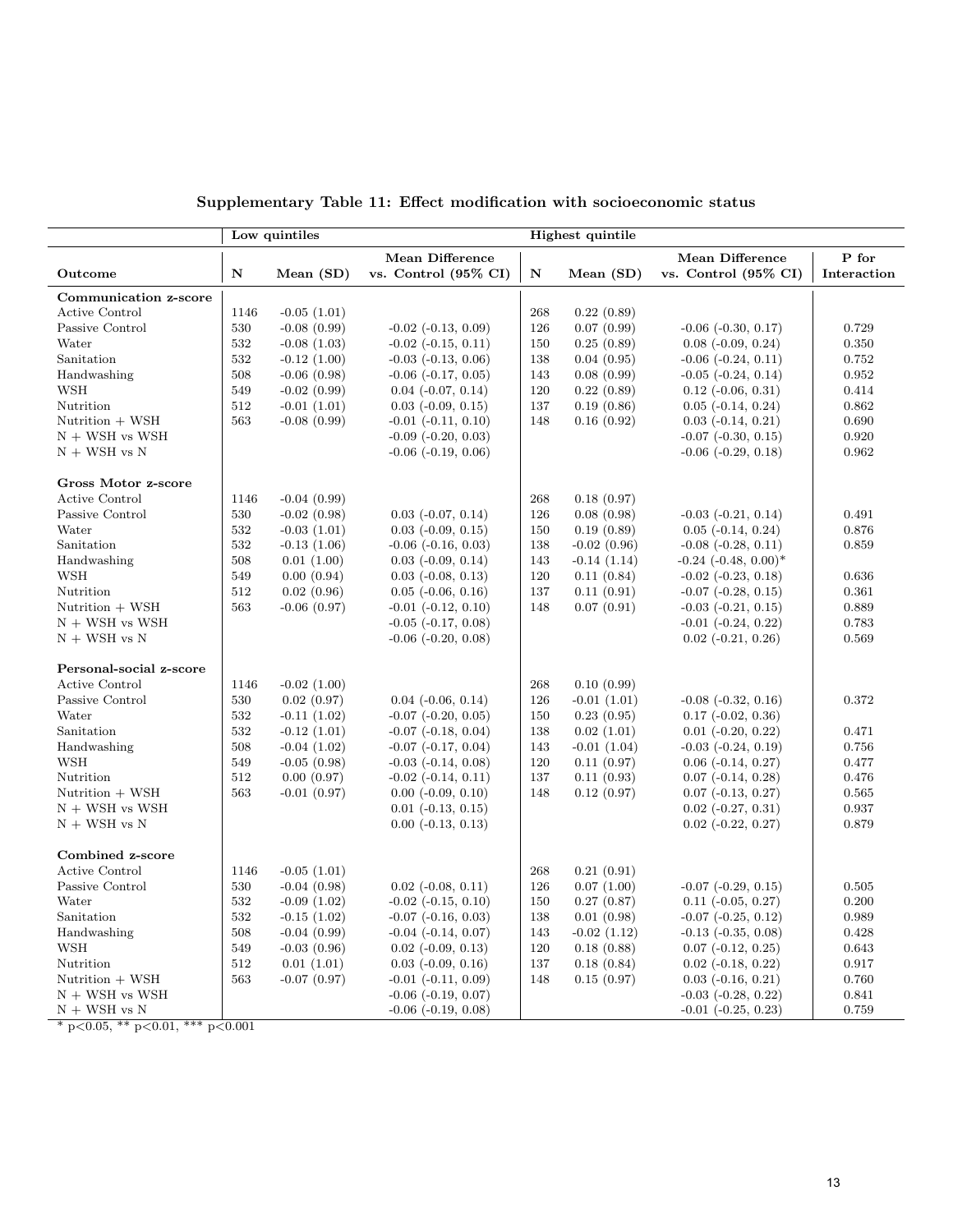| <b>Item</b>        | <b>Standard Checklist item</b>                                                                                       | <b>Extension for cluster trials</b>                                                                           | <b>Reported in section:</b> |  |
|--------------------|----------------------------------------------------------------------------------------------------------------------|---------------------------------------------------------------------------------------------------------------|-----------------------------|--|
| Title              | Identification of study as<br>randomised                                                                             | Identification of study as cluster<br>randomised                                                              | In Title                    |  |
| Trial design       | Description of the trial design (e.g.<br>parallel, cluster, non-inferiority)                                         |                                                                                                               | In Methods                  |  |
| Methods            |                                                                                                                      |                                                                                                               |                             |  |
| Participants       | Eligibility criteria for participants<br>and the settings where the data<br>were collected                           | Eligibility criteria for clusters                                                                             | In Methods                  |  |
| Interventions      | Interventions intended for each<br>group                                                                             |                                                                                                               | In Methods                  |  |
| Objective          | Specific objective or hypothesis                                                                                     | Whether objective or hypothesis<br>pertains to the cluster level, the<br>individual participant level or both | In Background               |  |
| Outcome            | Clearly defined primary outcome<br>for this report                                                                   | Whether the primary outcome<br>pertains to the cluster level, the<br>individual participant level or both     | In Methods                  |  |
| Randomization      | How participants were allocated to<br>interventions                                                                  | How clusters were allocated to<br>interventions                                                               | In Methods                  |  |
| Blinding (masking) | Whether or not participants, care<br>givers, and those assessing the<br>outcomes were blinded to group<br>assignment |                                                                                                               | In Methods                  |  |
| Results            |                                                                                                                      |                                                                                                               |                             |  |
| Numbers randomized | Number of participants randomized<br>to each group                                                                   | Number of clusters randomized to<br>each group                                                                | In Findings                 |  |
| Numbers analysed   | Number of participants analysed in<br>each group                                                                     | Number of clusters analysed in<br>each group                                                                  | In Findings                 |  |
| Outcome            | For the primary outcome, a result<br>for each group and the estimated<br>effect size and its precision               | Results at the cluster or individual<br>participant level as applicable for<br>each primary outcome           | In Findings                 |  |
| Harms              | Harms or side effects                                                                                                |                                                                                                               | Not applicable              |  |
| Conclusions        | General interpretation of the results                                                                                |                                                                                                               | In Interpretation           |  |
| Trial registration | Registration number and name of<br>trial register                                                                    |                                                                                                               | In Methods                  |  |
| Funding            | Source of funding                                                                                                    |                                                                                                               | In Funding                  |  |

# **Supplementary Table 12: CONSORT abstract checklist**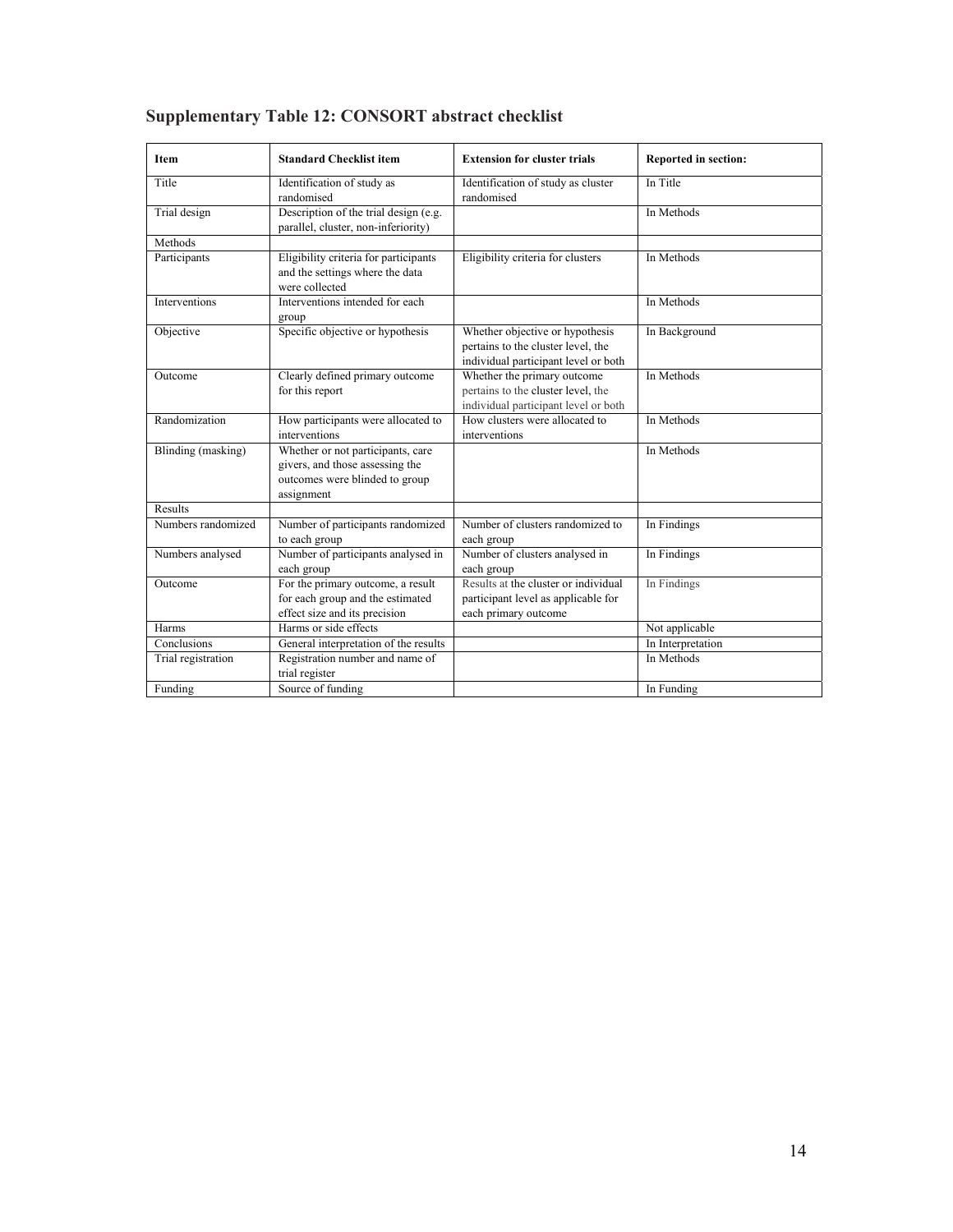| Section/Topic                          | Item<br><b>Standard Checklist item</b><br>No. |                                                                                                                                                                                                               | <b>Extension for cluster designs</b>                                                                                                                                                                                                 | Reported in section:                                                |
|----------------------------------------|-----------------------------------------------|---------------------------------------------------------------------------------------------------------------------------------------------------------------------------------------------------------------|--------------------------------------------------------------------------------------------------------------------------------------------------------------------------------------------------------------------------------------|---------------------------------------------------------------------|
| Title and abstract                     |                                               |                                                                                                                                                                                                               |                                                                                                                                                                                                                                      |                                                                     |
|                                        | 1a                                            | Identification as a randomised<br>trial in the title                                                                                                                                                          | Identification as a cluster<br>randomised trial in the title                                                                                                                                                                         | Title                                                               |
|                                        | 1 <sub>b</sub>                                | Structured summary of trial<br>design, methods, results, and<br>conclusions (for specific<br>guidance see CONSORT for<br>abstracts)                                                                           | See table 2                                                                                                                                                                                                                          | Abstract                                                            |
| Introduction                           |                                               |                                                                                                                                                                                                               |                                                                                                                                                                                                                                      |                                                                     |
| Background and<br>objectives           | 2a                                            | Scientific background and<br>explanation of rationale                                                                                                                                                         | Rationale for using a cluster<br>design                                                                                                                                                                                              | Introduction                                                        |
|                                        | 2 <sub>b</sub>                                | Specific objectives or<br>hypotheses                                                                                                                                                                          | Whether objectives pertain to<br>the the cluster level, the<br>individual participant level or<br>both                                                                                                                               | Introduction, last paragraph                                        |
| Methods                                |                                               |                                                                                                                                                                                                               |                                                                                                                                                                                                                                      |                                                                     |
| Trial design                           | 3a                                            | Description of trial design<br>(such as parallel, factorial)<br>including allocation ratio                                                                                                                    | Definition<br>of cluster<br>and<br>description of how the design<br>features apply to the clusters                                                                                                                                   | Methods (Study design)                                              |
|                                        | 3 <sub>b</sub>                                | Important changes to methods<br>after trial commencement (such<br>as eligibility criteria), with<br>reasons                                                                                                   |                                                                                                                                                                                                                                      | Methods (Procedures, Last<br>sentence of 3 <sup>rd</sup> paragraph) |
| Participants                           | 4a                                            | Eligibility criteria for<br>participants                                                                                                                                                                      | Eligibility criteria for clusters                                                                                                                                                                                                    | Methods (Participants)                                              |
|                                        | 4b                                            | Settings and locations where<br>the data were collected                                                                                                                                                       |                                                                                                                                                                                                                                      | Methods (Study design)                                              |
| Interventions                          | 5                                             | The interventions for each<br>group with sufficient details to<br>allow replication, including<br>how and when they were<br>actually administered                                                             | Whether interventions pertain<br>to the cluster level, the<br>individual participant level or<br>both                                                                                                                                | Methods (Procedures)                                                |
| Outcomes                               | 6a                                            | Completely defined pre-<br>specified primary and<br>secondary outcome measures,<br>including how and when they<br>were assessed                                                                               | Whether outcome measures<br>pertain to the cluster level, the<br>individual participant level or<br>both                                                                                                                             | Methods (Outcomes)                                                  |
|                                        | 6b                                            | Any changes to trial outcomes<br>after the trial commenced, with<br>reasons                                                                                                                                   |                                                                                                                                                                                                                                      |                                                                     |
| 7a<br>Sample size                      |                                               | How sample size was<br>determined                                                                                                                                                                             | Method of calculation, number<br>of clusters(s) (and whether<br>equal or unequal cluster sizes<br>are assumed), cluster size, a<br>coefficient of intracluster<br>correlation (ICC or $k$ ), and an<br>indication of its uncertainty | Methods (Statistical analysis,<br>1 <sup>st</sup> paragraph)        |
|                                        | 7b                                            | When applicable, explanation<br>of any interim analyses and<br>stopping guidelines                                                                                                                            |                                                                                                                                                                                                                                      | Not applicable                                                      |
| Randomisation:                         |                                               |                                                                                                                                                                                                               |                                                                                                                                                                                                                                      |                                                                     |
| Sequence<br>generation                 | 8a                                            | Method used to generate the<br>random allocation sequence                                                                                                                                                     |                                                                                                                                                                                                                                      | Methods (Randomization and<br>masking)                              |
|                                        | 8b                                            | Type of randomisation; details<br>of any restriction (such as<br>blocking and block size)                                                                                                                     | Details of stratification or<br>matching if used                                                                                                                                                                                     | Methods (Randomization and<br>masking)                              |
| Allocation<br>concealment<br>mechanism | 9                                             | Mechanism used to implement<br>the random allocation sequence<br>(such as sequentially numbered<br>containers), describing any<br>steps taken to conceal the<br>sequence until interventions<br>were assigned | Specification that allocation<br>was based on clusters rather<br>than individuals and whether<br>allocation concealment (if any)<br>was at the cluster level, the<br>individual participant level or<br>both                         | Methods (Randomization and<br>masking)                              |

# **Supplementary Table 13: CONSORT Checklist**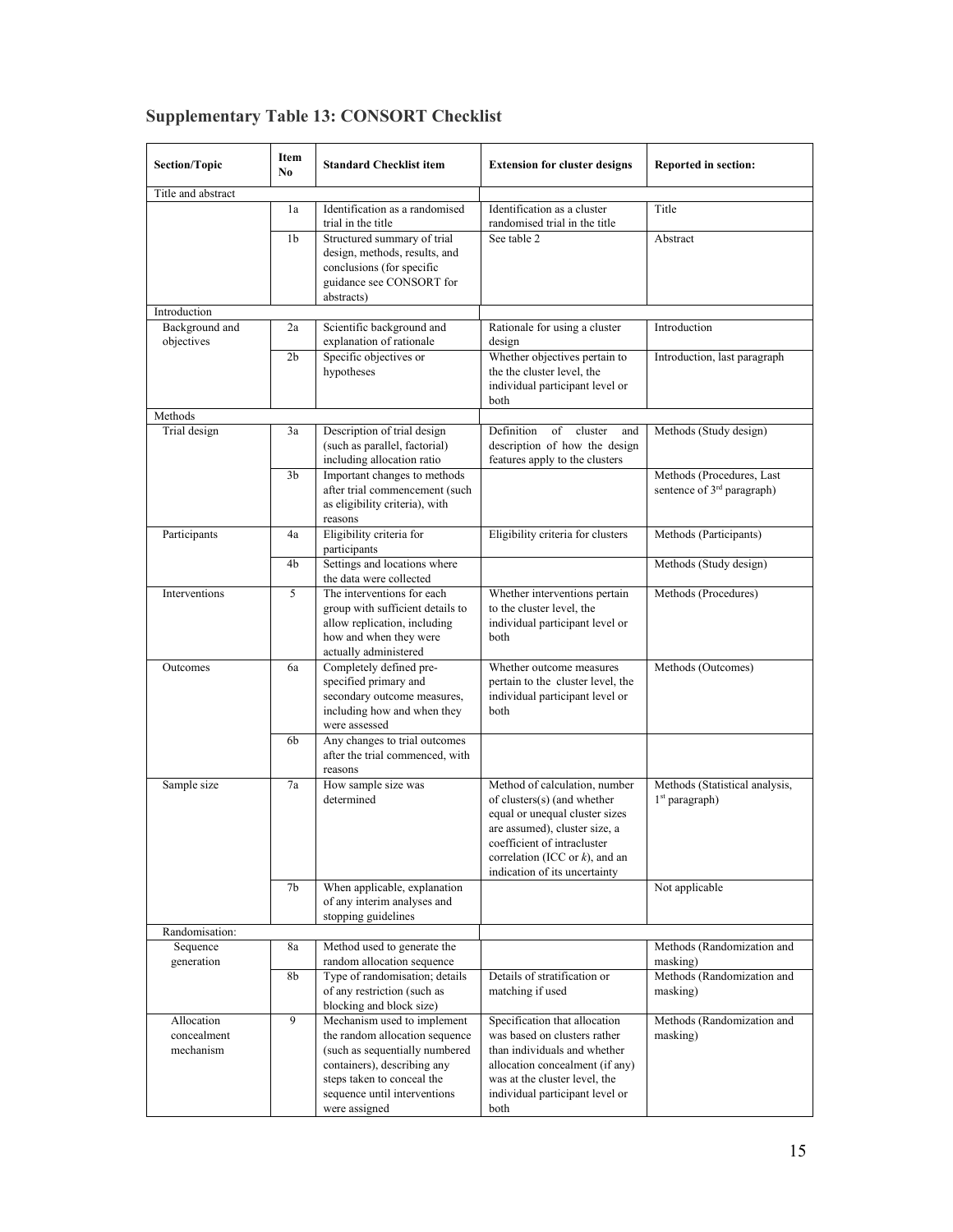| Implementation                                             | 10              | Who generated the random<br>allocation sequence, who<br>enrolled participants, and who<br>assigned participants to<br>interventions                              | Replace by 10a, 10b and 10c                                                                                                                                                        |                                                                                       |
|------------------------------------------------------------|-----------------|------------------------------------------------------------------------------------------------------------------------------------------------------------------|------------------------------------------------------------------------------------------------------------------------------------------------------------------------------------|---------------------------------------------------------------------------------------|
|                                                            | 10a             |                                                                                                                                                                  | Who generated the random<br>allocation sequence, who<br>enrolled clusters, and who<br>assigned clusters to<br>interventions                                                        | Methods (Randomization and<br>masking)                                                |
|                                                            | 10 <sub>b</sub> |                                                                                                                                                                  | Mechanism by which<br>individual participants were<br>included in clusters for the<br>purposes of the trial (such as<br>complete enumeration, random<br>sampling)                  | Methods (Participants)                                                                |
|                                                            | 10c             |                                                                                                                                                                  | From whom consent was<br>sought (representatives of the<br>cluster, or individual cluster<br>members, or both), and whether<br>consent was sought before or<br>after randomisation | Methods (Study design, last<br>paragraph)                                             |
| Blinding                                                   | 11a             | If done, who was blinded after<br>assignment to interventions (for<br>example, participants, care<br>providers, those assessing<br>outcomes) and how             |                                                                                                                                                                                    | Methods (Randomization and<br>masking)                                                |
|                                                            | 11b             | If relevant, description of the<br>similarity of interventions                                                                                                   |                                                                                                                                                                                    | Methods (Procedures)                                                                  |
| Statistical methods                                        | 12a             | Statistical methods used to<br>compare groups for primary<br>and secondary outcomes                                                                              | How clustering was taken into<br>account                                                                                                                                           | Methods (Statistical analysis,<br>2 <sup>nd</sup> and 3 <sup>rd</sup> paragraphs)     |
|                                                            | 12b             | Methods for additional<br>analyses, such as subgroup<br>analyses and adjusted analyses                                                                           |                                                                                                                                                                                    | Methods (Statistical analysis,<br>3 <sup>rd</sup> paragraph)<br>Supplemental material |
| Results                                                    |                 |                                                                                                                                                                  |                                                                                                                                                                                    |                                                                                       |
| Participant flow (a<br>diagram is strongly<br>recommended) | 13a             | For each group, the numbers of<br>participants who were<br>randomly assigned, received<br>intended treatment, and were<br>analysed for the primary<br>outcome    | For each group, the numbers of<br>clusters that were randomly<br>assigned, received intended<br>treatment, and were analysed<br>for the primary outcome                            | Figure 1                                                                              |
|                                                            | 13 <sub>b</sub> | For each group, losses and<br>exclusions after randomisation,<br>together with reasons                                                                           | For each group, losses and<br>exclusions for both clusters and<br>individual cluster members                                                                                       | Figure 1                                                                              |
| Recruitment                                                | 14a<br>14b      | Dates defining the periods of<br>recruitment and follow-up<br>Why the trial ended or was                                                                         |                                                                                                                                                                                    | Results, 1 <sup>st</sup> paragraph<br>Not applicable                                  |
|                                                            |                 | stopped                                                                                                                                                          |                                                                                                                                                                                    |                                                                                       |
| Baseline data                                              | 15              | A table showing baseline<br>demographic and clinical<br>characteristics for each group                                                                           | Baseline characteristics for the<br>individual and cluster levels as<br>applicable for each group                                                                                  | Table 1                                                                               |
| Numbers analysed                                           | 16              | For each group, number of<br>participants (denominator)<br>included in each analysis and<br>whether the analysis was by<br>original assigned groups              | For each group, number of<br>clusters included in each<br>analysis                                                                                                                 | Figure 1                                                                              |
| Outcomes and<br>estimation                                 | 17a             | For each primary and<br>secondary outcome, results for<br>each group, and the estimated<br>effect size and its precision<br>(such as 95% confidence<br>interval) | Results at the individual or<br>cluster level as applicable and a<br>coefficient of intracluster<br>correlation (ICC or k) for each<br>primary outcome                             | Results 4 <sup>th</sup> and 5 <sup>th</sup> paragraphs<br>Tables 2-4<br>Figure 2      |
|                                                            | 17 <sub>b</sub> | For binary outcomes,<br>presentation of both absolute                                                                                                            |                                                                                                                                                                                    | Not applicable                                                                        |